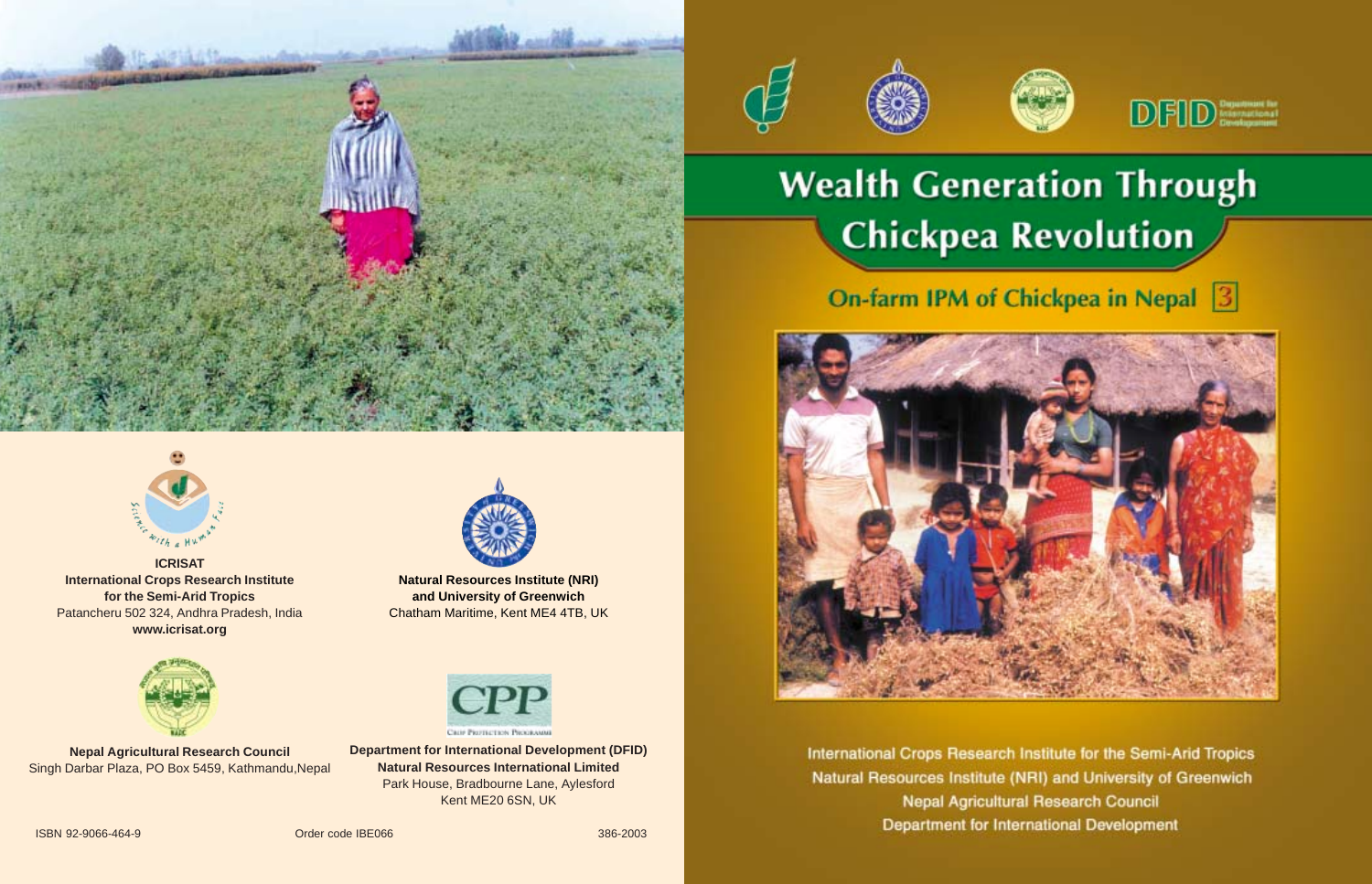**Citation**: Pande S, Bourai VA and Neupane RK. 2003. Wealth Generation Through Chickpea Revolution. IPM of Chickpea in Nepal-3. Information bulletin no. 66 (In En. Abstract in En.) Patancheru 502324, Andhra Pradesh, India: International Crops Research Institute for the Semi-Arid Tropics. 36pp. ISBN 92-9066-464-9. Order code IBE066.

#### Abstract

The IPM of chickpea project is a sustainable development model implemented by ICRISAT/NARC in Nepal. The model brought about a positive affect on soil, income and health of people living below the poverty line. The four districts selected for the study are situated in central and midwestern hillside-*Terai* regions in Nepal. The study was conducted with the help of PRA techniques. The results show that IPM of chickpea brought about a revolution in the study villages. The empirical study of IPM of chickpea package including cultivars has shown that technology is an effective remedy for eradication of hunger in Nepal *Terai*. Starvation can be prevented by systematically recreating a minimum level of income and entitlements for those hit by changed agricultural economics in Nepal. The overall income of farmers increased from regeneration of chickpea crop and also improved soil health. The project succeeded in bringing about a change in the status of village women who are major players in the agriculture sector of Nepal. Intensification of the project in the *Terai* will change the entire livelihood pattern of poor peasants for better. This model can be applied elsewhere in the world, where similar agro ecological features are available, for alleviation of poverty.

### Acknowledgments

This study was commissioned by ICRISAT and funded by the Department for International Development (DFID), UK. The project under study is on Integrated Pest Management (IPM) of Chickpea adoption and its impact on livelihood of farmers in Nepal. We thank scientists and field staff of Nepal Agricultural Research Council (NARC), Regional Research Station (RRS), Khajura, National Oil-seed Research Program (NORP), Nawalpur, and Grain Legumes Research Program (GLRP), Rampur, who helped in conducting the field surveys. Our specific grateful thanks to RN Chaudhary and TB Ghemeray of NORP and VK Dutta, Rameshwaran Maharjan, DN Pokherial and S Mahatto of RRS, Khajura, NARC, Nepal. Contribution to questionnaire development, along with timely logistical and technical support provided by Philip Stevenson of University of Greenwich is sincerely acknowledged. We shall remain thankful to the farmers who participated in this participatory research. The coordination of the production process by TR Kapoor is gratefully acknowledged.

### About ICRISAT

The semi-arid tropics (SAT) encompass parts of 48 developing countries including most of India, parts of southeast Asia, a swathe across sub-Saharan Africa, much of southern and eastern Africa, and parts of Latin America. Many of these countries are among the poorest in the world. Approximately one-sixth of the world's population lives in the SAT, which is typified by unpredictable weather, limited and erratic rainfall, and nutrient-poor soils.

ICRISAT's mandate crops are sorghum, pearl millet, chickpea, pigeonpea and groundnut – five crops vital to life for the ever-increasing populations of the SAT. ICRISAT's mission is to conduct research that can lead to enhanced sustainable production of these crops and to improved management of the limited natural resources of the SAT. ICRISAT communicates information on technologies as they are developed through workshops, networks, training, library services and publishing.

ICRISAT was established in 1972. It is supported by the Consultative Group on International Agricultural Research (CGIAR), an informal association of approximately 50 public and private sector donors. It is co-sponsored by the Food and Agriculture Organization of the United Nations (FAO), the United Nations Development Programme (UNDP), the United Nations Environment Programme (UNEP) and the World Bank. ICRISAT is one of 16 nonprofit, CGIAR-supported Future Harvest Centers.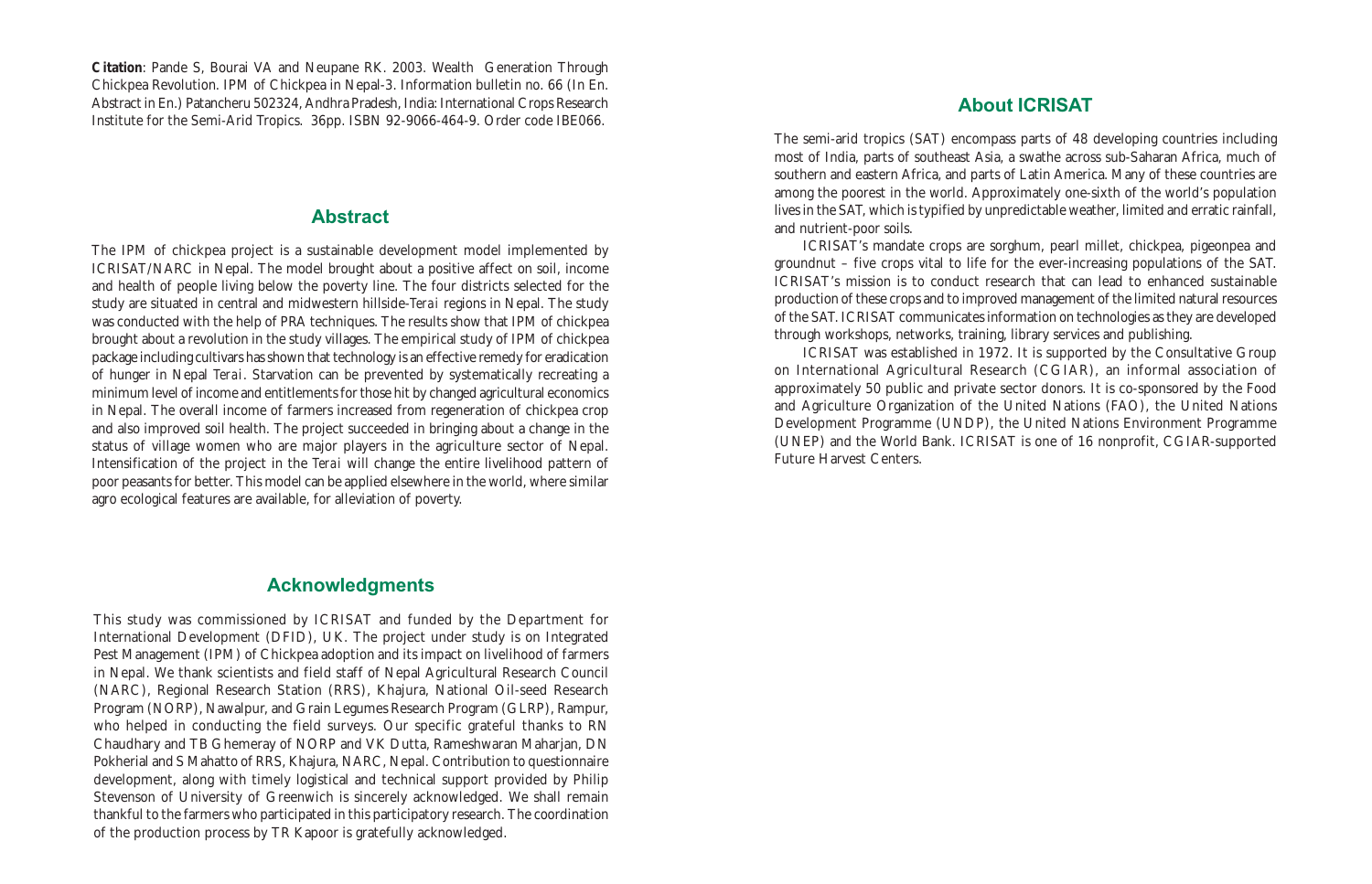# Wealth Generation Through Chickpea Revolution

# On-farm IPM of Chickpea in Nepal  $|3|$

S Pande, VA Bourai and RK Neupane

Information Bulletin no. 66



International Crops Research Institute for the Semi-Arid Tropics Patancheru 502 324, Andhra Pradesh, India.



Natural Resources Institute (NRI) and University of Greenwich Chatham Maritime, Kent ME4 4TB, UK



Nepal Agricultural Research Council Singh Darbar Plaza, PO Box 5459, Kathmandu, Nepal



Department for International Development, UK

2003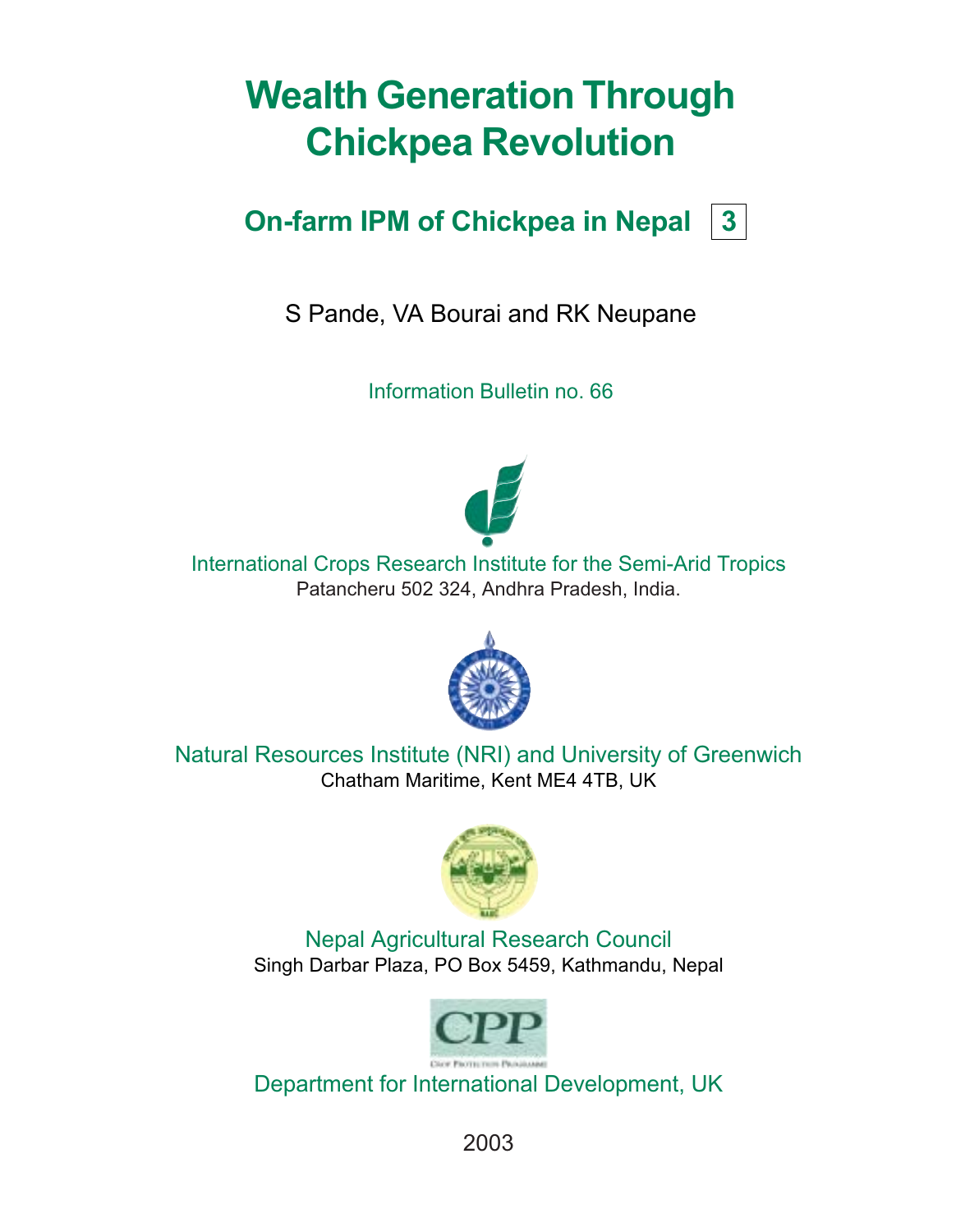### **Authors**

**S Pande,** Principal Scientist (Pathology), Regional Theme Coordinator, Crop, Livestock and Systems Diversification, ICRISAT, Patancheru 502 324, Andhra Pradesh, India.

**VA Bourai**, Reader and Head, Department of Economics, SGRR (PG) College, Dehradun (Uttranchal), India.

**RK Neupane**, Grain Legume Coordinator, Nepal Agricultural Research Council (NARC), Rampur, Chitwan, Nepal.

**For further information, contact:** Suresh Pande**,** Principal Scientist (Pathology), Regional Theme Coordinator, Crop, Livestock and Systems Diversification, ICRISAT, Patancheru 502 324, Andhra Pradesh, India. E-mail: s.pande@cigar.org

(This publication is an output from a research project funded by the United Kingdom Department for International Development (DFID) for the benefit of developing countries. The views expressed are not necessarily those of DFID)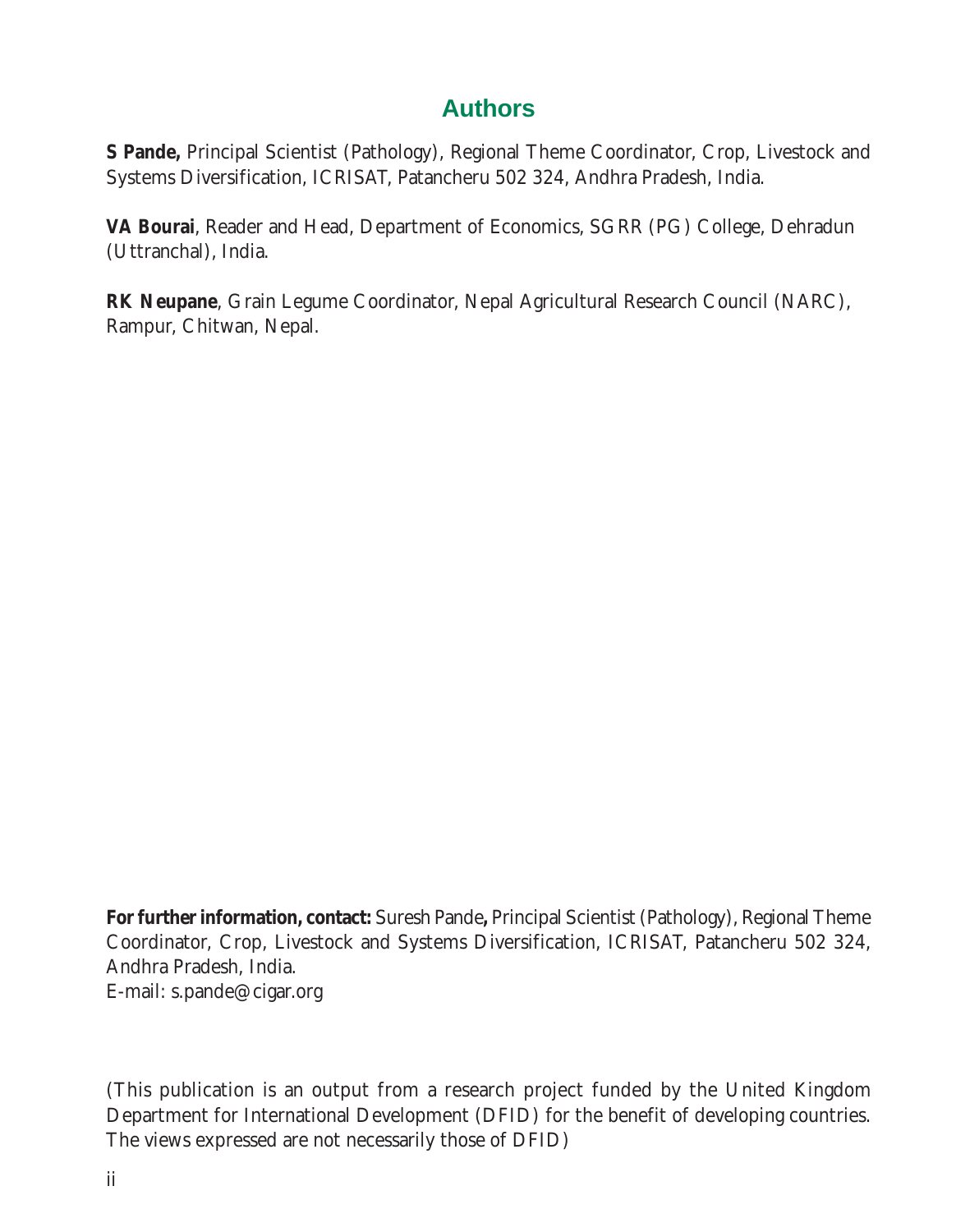## **Contents**

| 5.9. Change in household expenditure and livestock  15          |
|-----------------------------------------------------------------|
|                                                                 |
|                                                                 |
|                                                                 |
|                                                                 |
|                                                                 |
|                                                                 |
|                                                                 |
| 6.5. Increase in yield due to restoration of soil fertility  17 |
|                                                                 |
|                                                                 |
|                                                                 |
|                                                                 |
|                                                                 |
|                                                                 |
|                                                                 |
|                                                                 |
|                                                                 |
|                                                                 |
|                                                                 |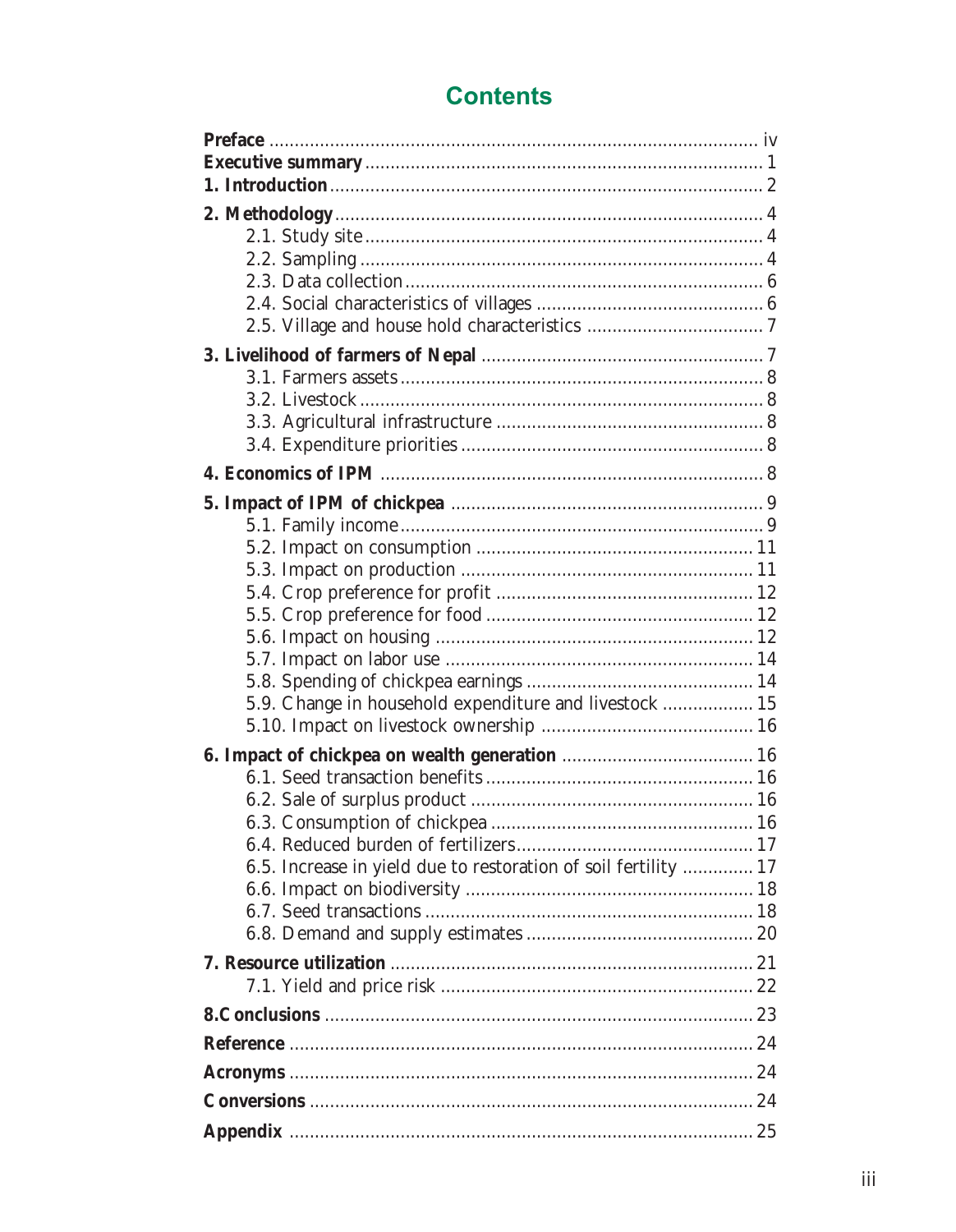### Preface

The livelihood impact study conducted in Nepal is a part of an on-farm IPM of chickpea study conducted by the Nepal Agricultural Research Council (NARC) and the International Crop Research Institute for the Semi-Arid Tropics (ICRISAT) in partnership with the Natural Resources Institute (NRI). The Crop Protection Program (CPP) of the Department of International Development (DFID), UK, has funded the study. This empirical study of IPMchickpea shows that the technology is highly effective and provides remedy for eradication of hunger in hillside-*Terai* in Nepal and also provides opportunities for sustainable development. Starvation can be prevented by systematically ensuring a minimum level of income and entitlement for those who were hit by the changed agricultural economic conditions in Nepal. The authors have proved that a project in the short run can curtail nutritional starvation.

The study focused on village women who are the key agents of change. Women are the major actors in the agriculture scenario of Nepal and are thus most benefited by this project. This project has provided food and nutritional security to the farmers and their households.

The project is a solution to the poverty alleviation in the short run while creating sustainability of rice-based cropping systems in the long run. This will provide benefits to future generations by providing food and nutritional security. It is a valuable document for both researchers and research managers in the evaluation of research project proposals on chickpea and allocation of research resources.

> **William D Dar** Director General ICRISAT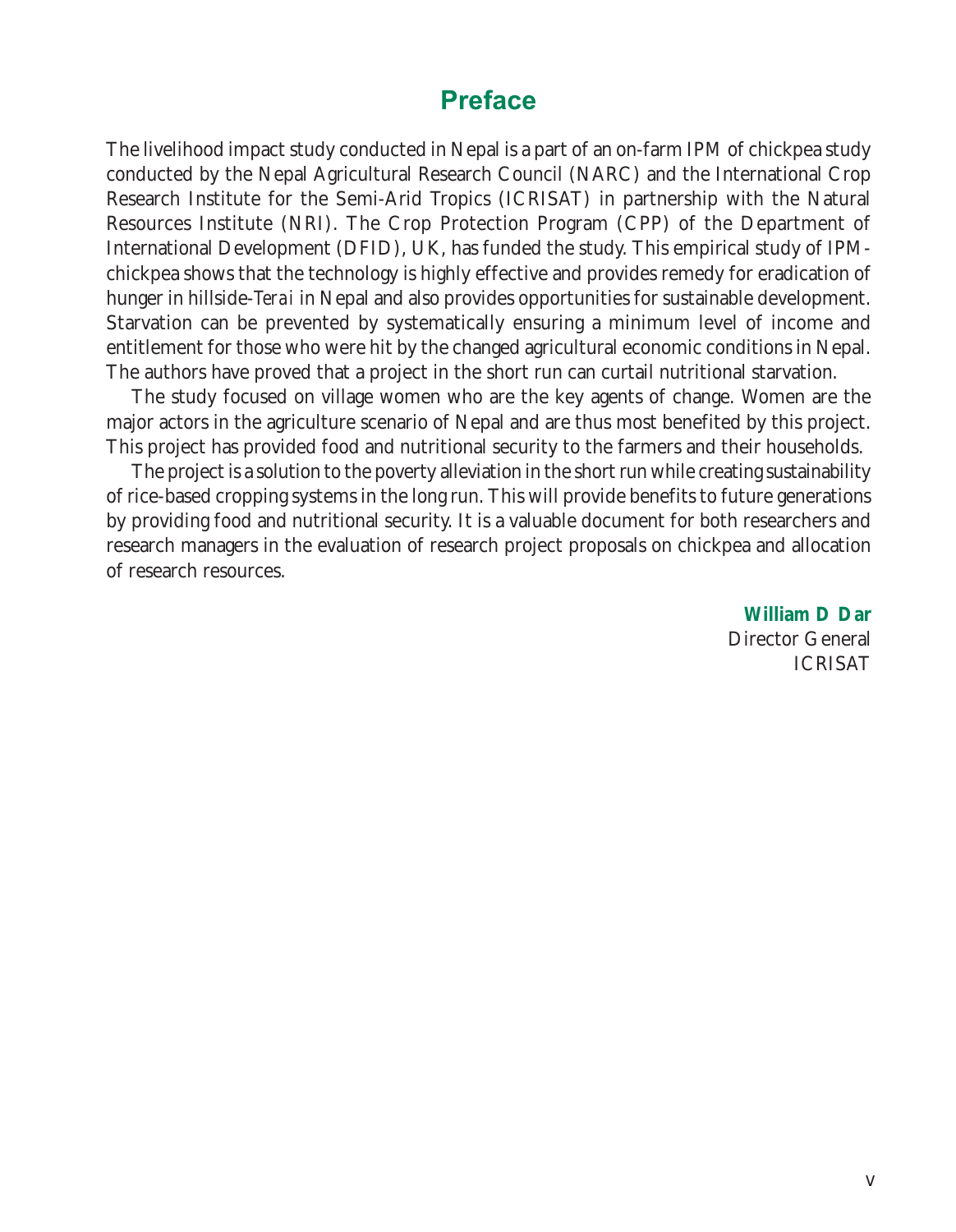### Executive summary

The goal of IPM of chickpea project in Nepal is to socially and economically uplift the poor marginal farmers and fulfill their basic minimum needs (BMNs) in the hillside-*Terai*.

Through a development partnership between National Agriculture Research Council (NARC), Nepal, and International Crops Research Institute for the Semi-Arid Tropics (ICRISAT), Patancheru, Andhra Pradesh, India, the project was operational over a period of three years (2000 – 2003). The project was funded by the Department for International Development (DFID), UK. It was tested on a basic rural network involving chickpea farmers in 'seed villages' and elsewhere in each of the four districts within 50 km radius surrounding the NARC stations located in western, central and eastern *Terai*.

A technological intervention methodology has emerged from the NARC-ICRISAT partnership on IPM of chickpea established earlier in several villages. The methodology is based on:

- Sustainable environment
- Soil health
- Human health
- Income generation

The focus is on village women who are the key agents of any change. They are the main players in the agriculture scenario in Nepal and as such are the most benefited by this project. This has provided food and nutritional security to farmers and their families. Further, easy availability of quality seed, a basic component of IPM, is spreading from farmer to farmer. This is also enhancing the biodiversity in the region.

Apart from increasing farmers' income, the chickpea crop has also helped in improvement of soil health, which was the hidden focus of the project.

The IPM-chickpea combination is creating sustainable agriculture development in the Indo-Gangetic Plain (IGP). Women and children are the biggest beneficiaries of the project. Children are going to good English medium schools.

Women are getting better returns for their hard work. There has also been an improvement in healthcare and hygiene. Adoption of IPM-chickpea has brought awareness about successful pest management of the other crops also. There has been a lot of understanding generated about improved variety of seeds for other crops.

The farmers now know that lost soil fertility can be restored by rotating chickpea with other crops. The project has also helped farmers to replace chemical fertilizers with organic ones. It has introduced the concept of grading of chickpea seed. Increase in income has also given a boost to the *pucca* house construction-related industry in the areas under study.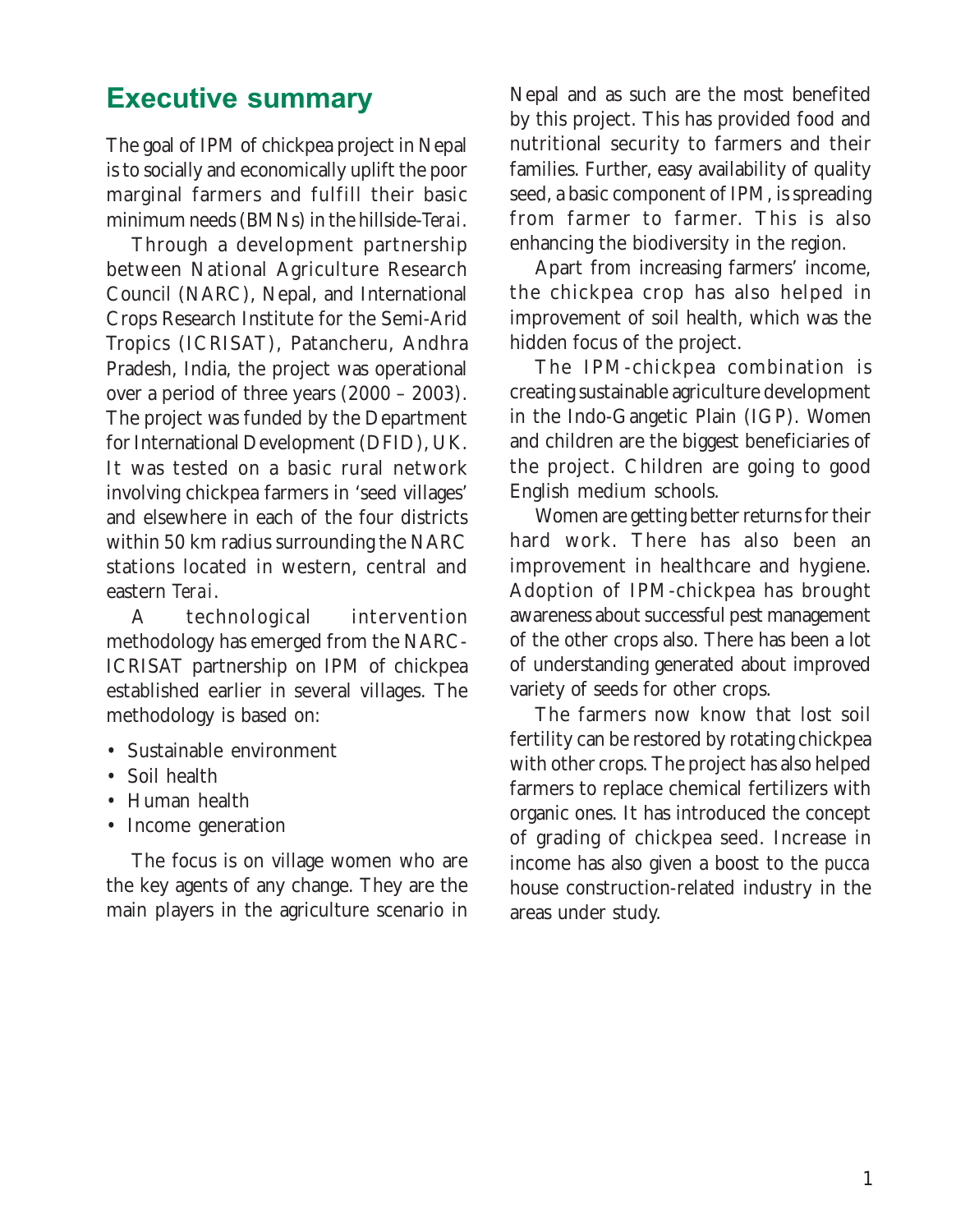# 1. Introduction

The grain legume, chickpea, is commonly grown in rice-based cropping system in Nepal. Among pulses, chickpea was relegated to fifth place in order of preference due to biotic and abiotic constraints. To overcome these constraints, the Integrated Pest Management (IPM) approach was launched in the *Terai* region of Nepal jointly by ICRISAT/NARC in 1999-2000. The approach was introduced through farmer participatory methodology on a large scale. The study is focused on IPM of chickpea adoption and its impact on livelihoods and poverty alleviation.

Chickpea has the capacity to restore soil fertility and thereby increase paddy production in the following year. The crop can restore fertility back to the soil. In the Indo-Gangetic plains (IGP), chickpea has the highest nutritive value (360 cal/100gm) and is also known as the poor man's protein.

Nepal is the poorest country in south Asia (Fig 1). Its 50.30% population is living in abject poverty.

Rice is the staple food crop of Nepal. It occupies an area of 1.37 million hectares. In post *kharif* (rainy season) 0.26 million hectares of arable land remains rice fallow.

This uncultivated area in *rabi* (postrainy) can help Nepal overcome the problem of food insecurity. Crops such as pulses and oil seeds are critical to attain food and nutritional security. Nepal is deficient in food grains, pulses and oil seeds. It imports huge quantities to meet the domestic demand.

According to an estimate, by 2020 grain production has to go up by 40% to meet the needs of increased population in the developing world.

The socio-economic features of midwestern and central region of Nepal show dismal situation (Table 1). While midwestern region has 28.79% of geographical area of Nepal, its share in population is low at 11.90% (density 63.88 person/sq km). The central region constitutes 18.62% area of Nepal while its



| Description                               | Midwest region | Central region | Overall |
|-------------------------------------------|----------------|----------------|---------|
| Share of geographical area (2001)%        | 28.79          | 18.62          | 100.00  |
| Share in population (2001)%               | 11.90          | 35.13          | 100.00  |
| Density (2001) persons/sq.km              | 63.88          | 291.00         | 159.48  |
| Literacy rate (2001)%(At 6 years of Age). | 12.47          | 11.78          | 12.89   |
| Population below poverty line (2000)%     | NA             | <b>NA</b>      | 50.30   |
| Average size of land holdings 1992 (ha)   | 0.88           | 0.85           | 0.95    |
| Share of agriculture in GDP (2000-01)%    | NA.            | <b>NA</b>      | 38.10   |
|                                           |                |                |         |

#### **Table 1. Socio economic features (%) of selected regions of Nepal**

Source: Statistical Pocket Book Nepal 2002. HM Government, National Planning Commission Secretariat: Central Bureau of Statistics, Kathmandu, Nepal.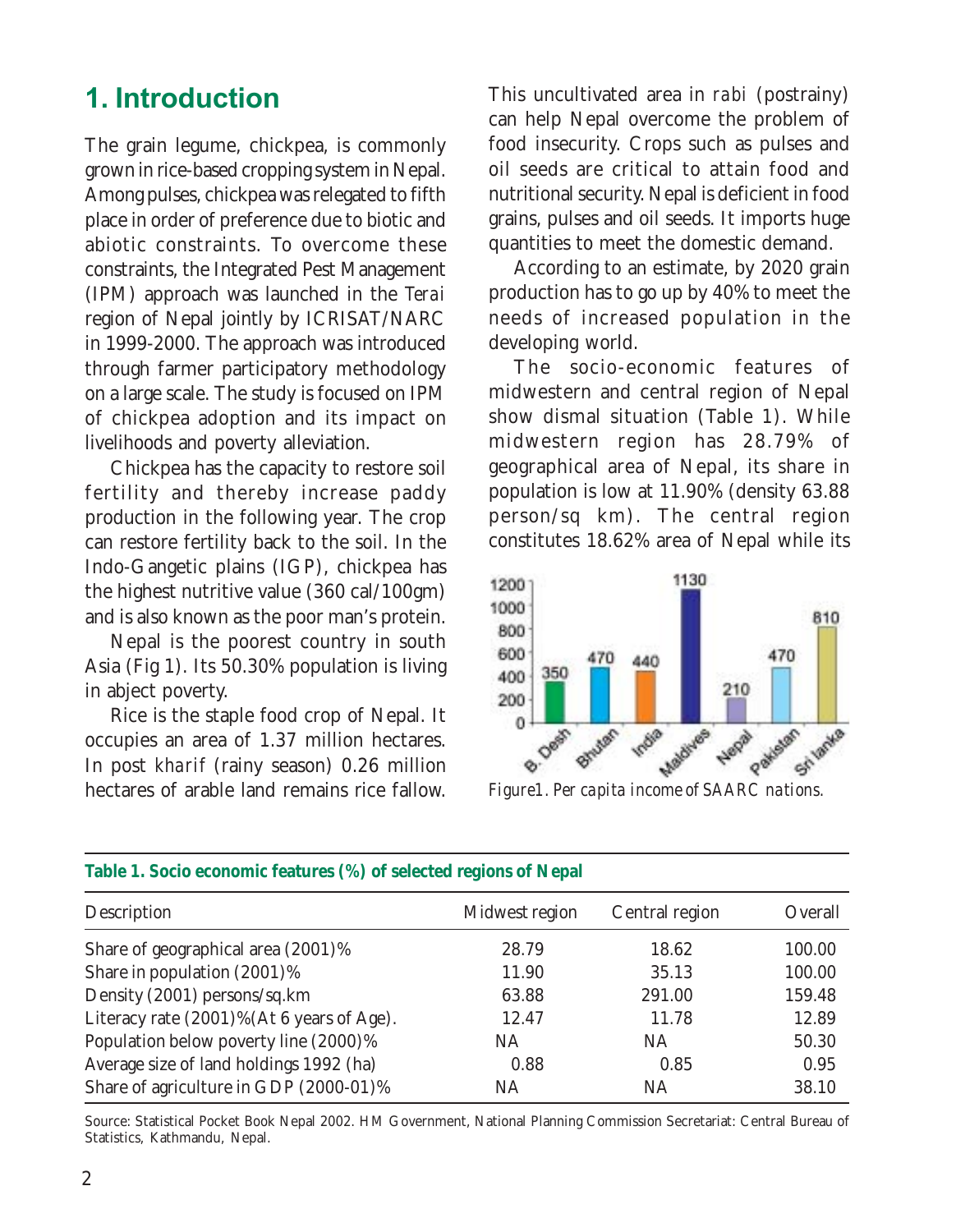share of population is 35.13% (density 291 persons/sq km). The socio economic characteristics show that the pace of transfer from agriculture to non-agriculture sector has been very slow.

Low productivity in agriculture gives rise to problems such as migration to cities and other agriculturally prosperous areas in search of employment. Problems of poverty, unemployment, illiteracy and malnourishment are acute in Nepal.

Land holdings are tiny, marginal or small. About 89% land holdings are economically not viable, 8.4% are medium and 2.6% are large. (Fig 2)



Figure 2. Size of land holding in Nepal 1991-92*.* Source: Central Bureau of Statistics H.M.G. Nepal 2002.

## Poverty scenario in Nepal

Nepal is one of the poorest countries in the world<sup>1</sup>. Limited natural resources and a high rate of population growth averaging at 2.6% per annum over the last decade have contributed to excessive poverty. Increasing population pressures on land have led to cultivation of marginal land and depletion of forest cover. This inturn has lead to the vicious circle of low productivity, environment degradation and poverty.

According to the Population Census Report (1991)<sup>1</sup>, women constitute a little more than 50% of the total population. Of them, 46% aged 10 years and above are officially treated as economically active. Even among the poor, women are relatively more deprived because of discriminatory culture and social practices. Gender disparity starts right from birth. Generally, a male child is always preferred to a female one. This continues throughout her life in nutrition, healthcare, schooling, workplace and decision-making in family or legal practices.

To fulfill basic minimum needs (BMN's) and enhance the quality of life (QOL) of small land-holders, International Crops Research Institute for the Semi-Arid Tropics (ICRISAT), Nepal Agricultural Research Council (NARC) and Natural Resources International (NRI) through funding from the Department of International Development (DFID), UK, are in the process of exploring ways to increase production of chickpea with the help of IPM technology and agroeconomic interventions. Chickpea is promoted in midwestern and central region of Nepal with the help of IPM package under rainfed conditions during the *rabi* seasons of 2000-2003. As a consequence, the central region is experiencing a chickpea revolution. IPM has become an agent of sustainable agricultural development.

Objectives of the study were:

- Impact on the vicious circle of poverty in villages
- Impact of IPM of chickpea on livelihood of farmers
- Impact of IPM on sustainable development
- Quantification of IPM-chickpea benefits
- Macro impacts on the village economy.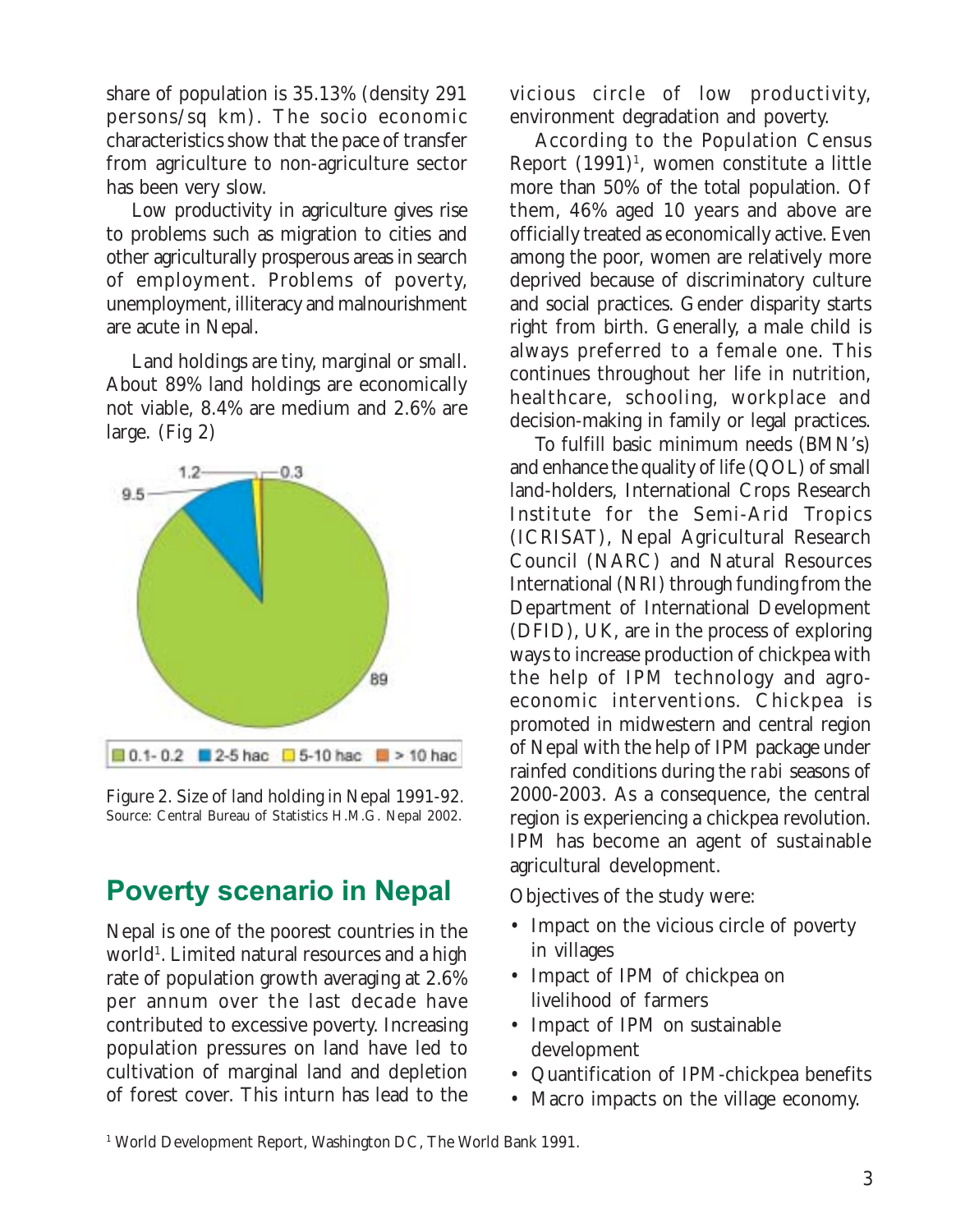# 2. Methodology

### 2.1 Study sites

Nepal has China in the north and India in the east, south and west. The east-west length of the country is 800 km and the width varies between 130 and 240 km (Fig 3 and Fig 4). The whole of Nepal *Terai* region adjoins the Indian *Terai* and is the most fertile and productive belt in Nepal. Agriculture in Nepal *Terai* is deteriorating in the absence of appropriate products and policy environment. This section provides an outline of the study area, sampling approaches and the data collection used in the study. Only midwest and central economic development regions are considered for the study. It is restricted to four districts: Bardia and Banke in midwest region and Mohatari and Sarlahi in central region.

Rice is the principal crop and is largely grown under rainfed conditions in the *kharif* season. In postrainy (*rabi*), large acerage of rice lands are left fallow (Table 2). Only two regions (midwestern and central) were selected out of the five administrative regions because of the following reasons:

- In December 2000, before commencement of the project, there was total absence of chickpea cultivation in central region.
- In midwestern region, farmers suffered 100% losses due to pod borer, botrytis gray mould (BGM) and wilt diseases.
- These regions constitute almost 52% of total cultivated land of the country.
- Financial constraints to conduct a large scale study to cover the entire Nepal.

#### **Table 2. Estimates of rice fallow land in Nepal.**

| Eco-regions       |       | Rice fallow Rabi fallow % of<br>(million ha) kharif rice area |
|-------------------|-------|---------------------------------------------------------------|
| Eastern           | 0.217 | 50.9%                                                         |
| Central           | 0.018 | 4.5%                                                          |
| Western           | 0.068 | 25%                                                           |
| Midwestern region | 0.055 | 38%                                                           |
| Farwestern region | 0.015 | 11.79%                                                        |

Source: Climate and Crops of Nepal (Manandhar and Shakya 1996).

The districts selected for the impact on livelihood study are situated in central and midwestern region of Nepal *Terai*. The area of the *Terai* is 23% of Nepal, but it accounts for 52% of the total cultivated land. The *Terai* was originally forest land that composed of alluvial soil highly suited for agricultural activities. It is referred to as the country's breadbasket. Sarlahi lies in the central region and Bardia in the midwestern region of Nepal.

Chickpea is largely confined to the *Terai* region. More than 90% of the land is suitable for chickpea cultivation is in this region. To understand and diagnose the impact of chickpea cultivation on the livelihood of the people in *Terai*, two economic development regions (midwestern and central) were selected for the study. *Terai* and foothills region lie in the extreme south along Nepal-India border and varies in height from 60-750m. It is a narrow belt of 20 to 50 km in breadth, which stretches along the entire length of the country. The slope or gradient ranges from 2-10 m/kilometer.

### 2.2 Sampling

The data was recorded randomly from selected farmers of NARC/ICRISAT, onfarm IPM of chickpea project. Two groups were selected from villages where the IPM package was given by ICRISAT. In case non-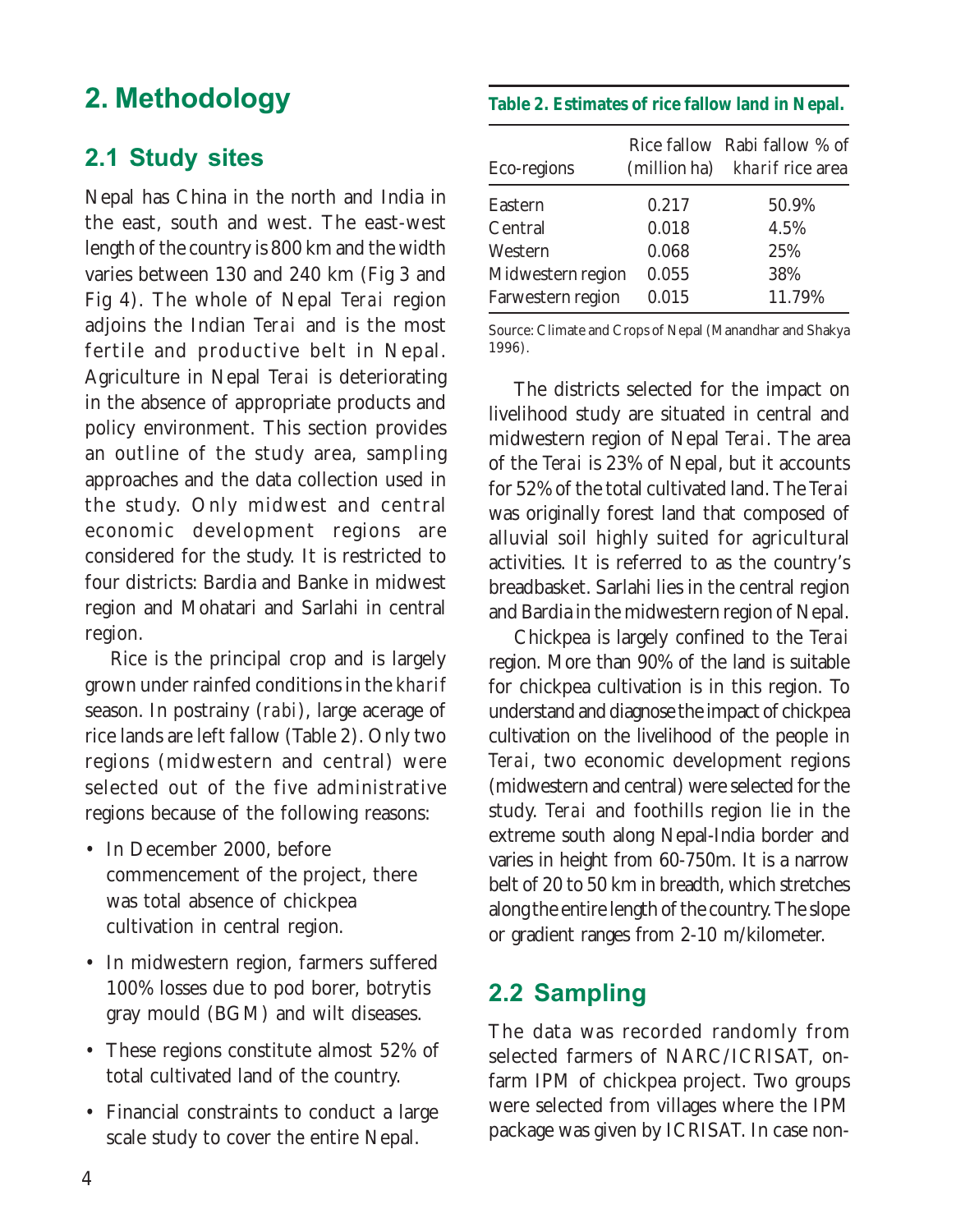

*Figure 3. Administrative divisions (districts) and major urban centers in legume-growing areas of Nepal.*



*Figure 4. Physiographic regions of Nepal (Source: Topographic survey branch, Department of survey, His Majesty's Government, Nepal, 1983).*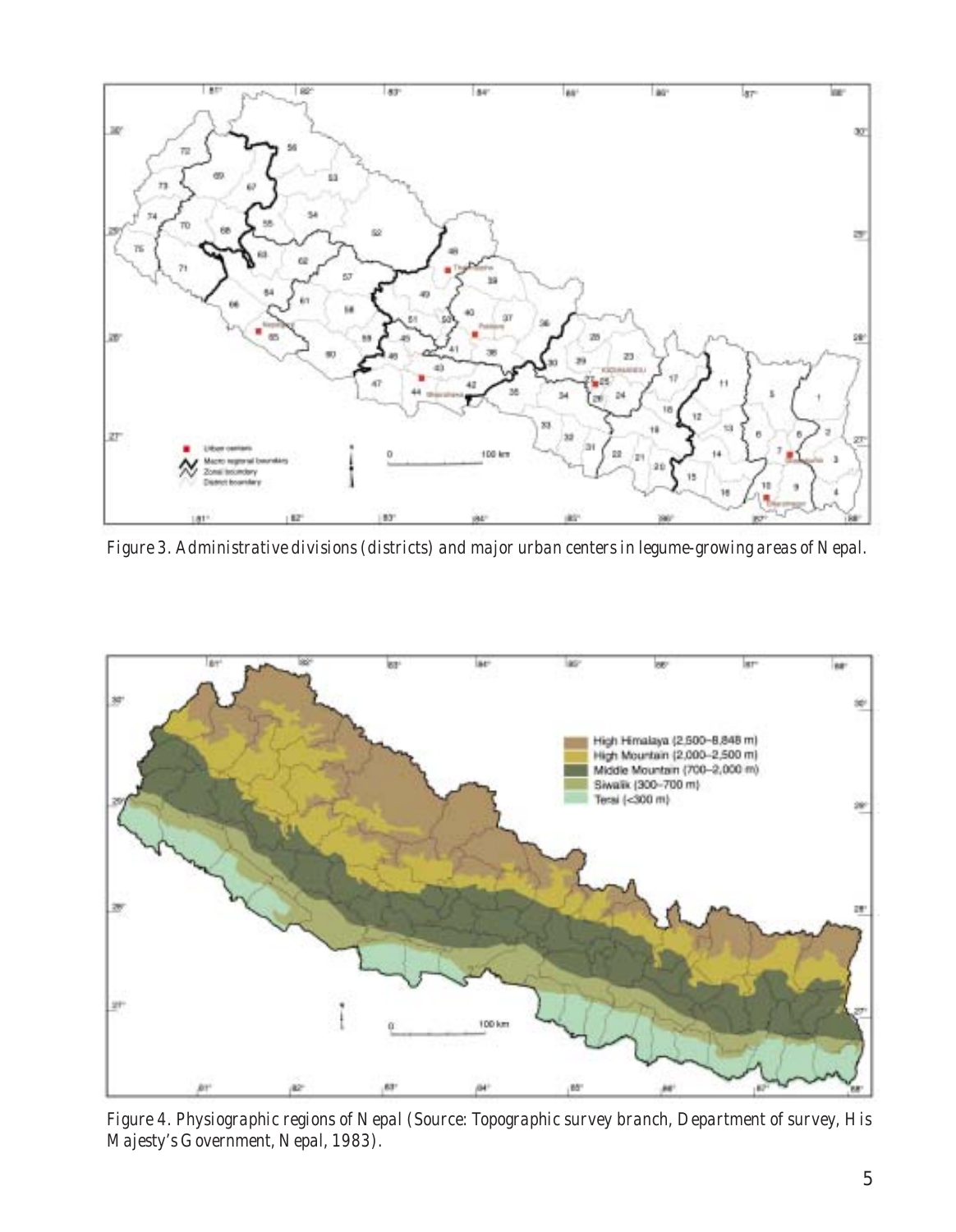IPM farmers were not available in a village then in search of such farmers another village was selected.

The farmer study groups were:

- 1. Contact farmers of ICRISAT/NARC.
- 2. Non-contact farmers.

Considerable time was devoted to each farmer to dig out personal data. The number of respondents contacted by NARC/ ICRISAT was 200 in both the regions. To obtain unbiased results, 50 non-contact farmers (growing chickpea, not using IPM) were also selected for the study (Table 3).

### 2.3 Data

The respondents were asked to fill in a constructed scheduled questionnaire pertaining to livelihood impact in an exercise of participatory learning (Appendix 1).

Selected respondents were involved in chickpea farming and took decisions on crop preference. Men and women participated in interviews, which was held mainly with the actual decision makers.

The questions quantified the impact of IPM technologies provided by ICRISAT/ NARC on the livelihood of farmers.

Farmer participation was the key source of information. The research team, trained in PRA/RRA (Participatory Rural Appraisal/ Rapid Rural Appraisal). worked on one to one basis (individual farmers) for data collection. Additional advantage was that the team members were well versed in Nepali.

### 2.4 Social characteristics of villages

The distance of villages from NARC establishments ranged between 2 and 35 kms (Appendix 2). Nepal is a country of many religions, languages, castes and creed (Appendix  $3 \& 4$ ).

Based on land holdings, the respondents were divided into three economic classes: deficit, medium and rich. In midwestern (MWR) and central regions (CR), 15% and 16% contact farmers were deficit, 78% and 76% were medium. The number of rich

| Eco-regions           | <b>Districts</b> | <b>Villages</b> | Contact farmers | Non-contact farmers |
|-----------------------|------------------|-----------------|-----------------|---------------------|
| <b>Midwest Region</b> | <b>Bardia</b>    | Munal Basti     | 40              | 10                  |
|                       |                  | Kurvanipur      | 18              |                     |
|                       |                  | Kamalpur        |                 | 10                  |
|                       | <b>Banke</b>     | Betehni         | 6               |                     |
|                       |                  | Dhaulaeri       |                 | 10                  |
|                       |                  | E-Gaon          | $\overline{2}$  |                     |
|                       |                  | D-Gaon          | 32              |                     |
| Central region        | Sarlahi          | Lalbandi        | 52              |                     |
|                       |                  | Jabdik          |                 | 10                  |
|                       | Mohatari         | <b>Bardibas</b> | 50              | 10                  |
| Total                 |                  |                 | 200             | 50                  |
|                       |                  |                 |                 |                     |

#### **Table 3. Number of sample households in Nepal.**

Source: Field survey 2003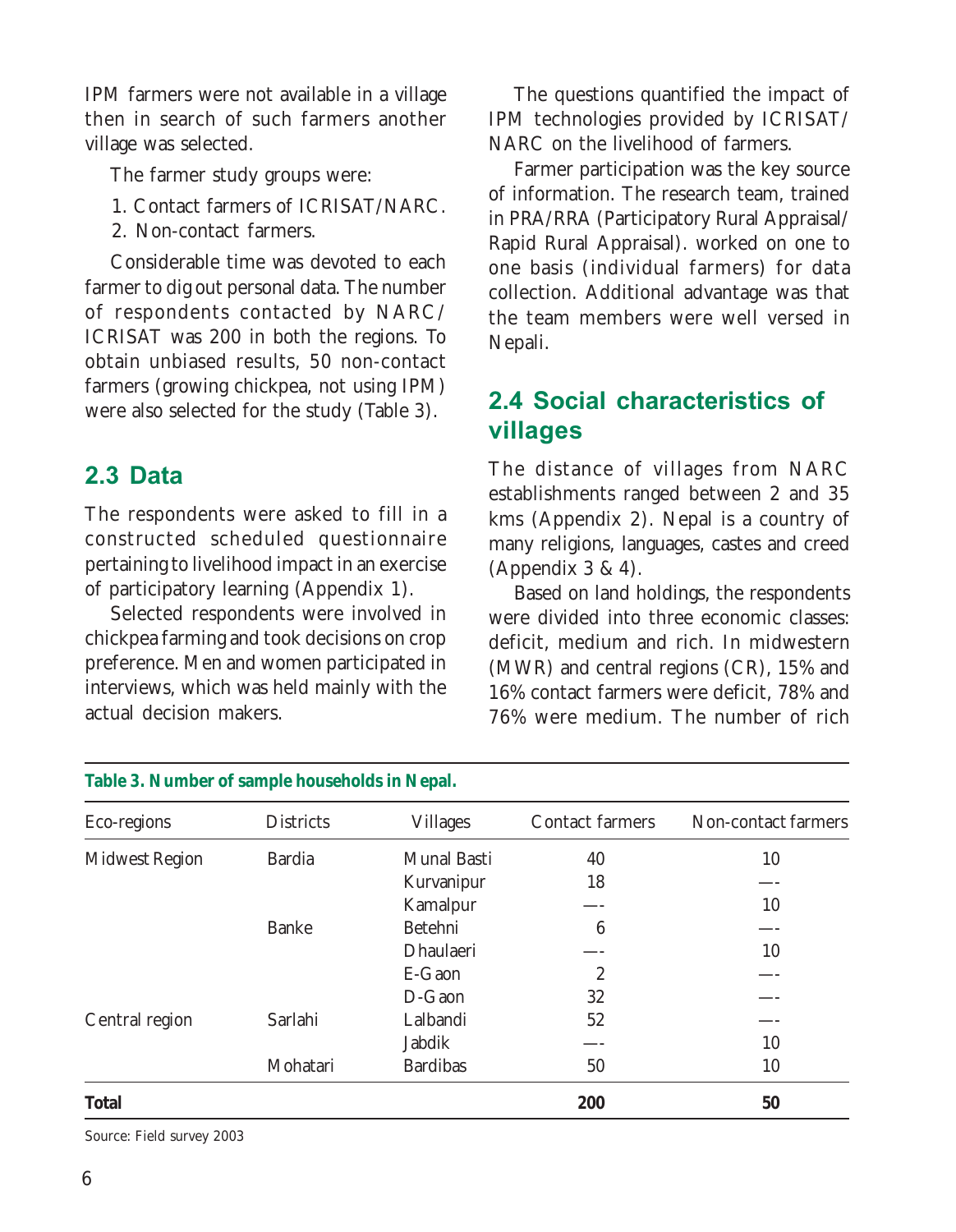farmers was 7% and 8%, respectively. In non-contact farmers' group, 50% were deficit in MWR and 48% in CR. The data for medium class farmers was 47% in MWR and 49% in CR. The rich among non-contact farmers were only 3% in both the regions (Appendix 5).

The literacy rate among the respondents was better than regional and national literacy averages. The percentage of those who had formal education was 40% in Bardia, 35% in Banke, 36% in Mohatari and 50% in Sarlahi. While the percentage of those who are mere literate was 52% in Bardia, 55% in Banke, 48% in Mohatari and 35% in Sarlahi. The illiterate respondents were 8% in Bardia, 10% in Banke, 16% in Mohatari and 15% in Sarlahi (Appendix 6).

### 2.5 Village and household characteristics

Sub-marginal, marginal and small farm agriculture is a noted feature of the selected villages. Some of these villages came into existence 30 years back when the HMG of Nepal allotted land to farmers after clearing the forests. In these villages, landless farmers were also identified. The maximum holdings in all villages under study was below one hectare. The average size of a family in Nepal (Bourai et al. 2002) is 6.89. Holding below one hectare of land for such a family size becomes economically non-viable.

The agricultural pattern of Sarlahi and Mohatari is rice-wheat/chickpea/lentil-rice. The pattern of Bardia and Banke is ricewheat/chickpea/lentil/mustard-rice.

In villages, more than 95% of farmers have agriculture as the source of employment. A large number migrate for petty jobs to towns in Nepal and India. Temporary migration increases during *rabi*

season and this causes scarcity of human labor in the sowing period.

The village and household characteristics indicate underdevelopment of agriculture, lack of opportunities for employment in farm and non-farm sectors and poor infrastructure facilities to promote agricultural development.

The size of land holding in Nepal when compared to other developing countries is small (Fig 2). Often these holdings are economically non-viable. The *Terai* region is relatively better off. Land holdings have been divided in the last 20-30 years making them economically non-viable in the process.

Across the region, the average land holding size is uneven. It ranges from 0.83 hectare in central region to 0.88 hectare in midwest region. There are reports that nonwheat and non-chickpea producers keep the land fallow in winter after the rice and maize crop.

The rice fallow land in Nepal *Terai* is 0.39 million hectares (Subbarao et al. 2001). According to another report, rice fallow is 0.26 million hectares (Bourai et al. 2002) (Table 2). The average cropping intensity of Nepal is about 200%. In general, most of the land under chickpea cultivation is upland and rainfed only.

# 3. Livelihood of farmers in **Nepal**

Farmers in the study area live in abject poverty. Their agricultural capital is below subsistence level and are unable to fulfill even their basic minimum needs.

The farmers use land on rent. The rent is often 50% of the agricultural output. The farmers defined their assets during PRA interviews. Their order of preference was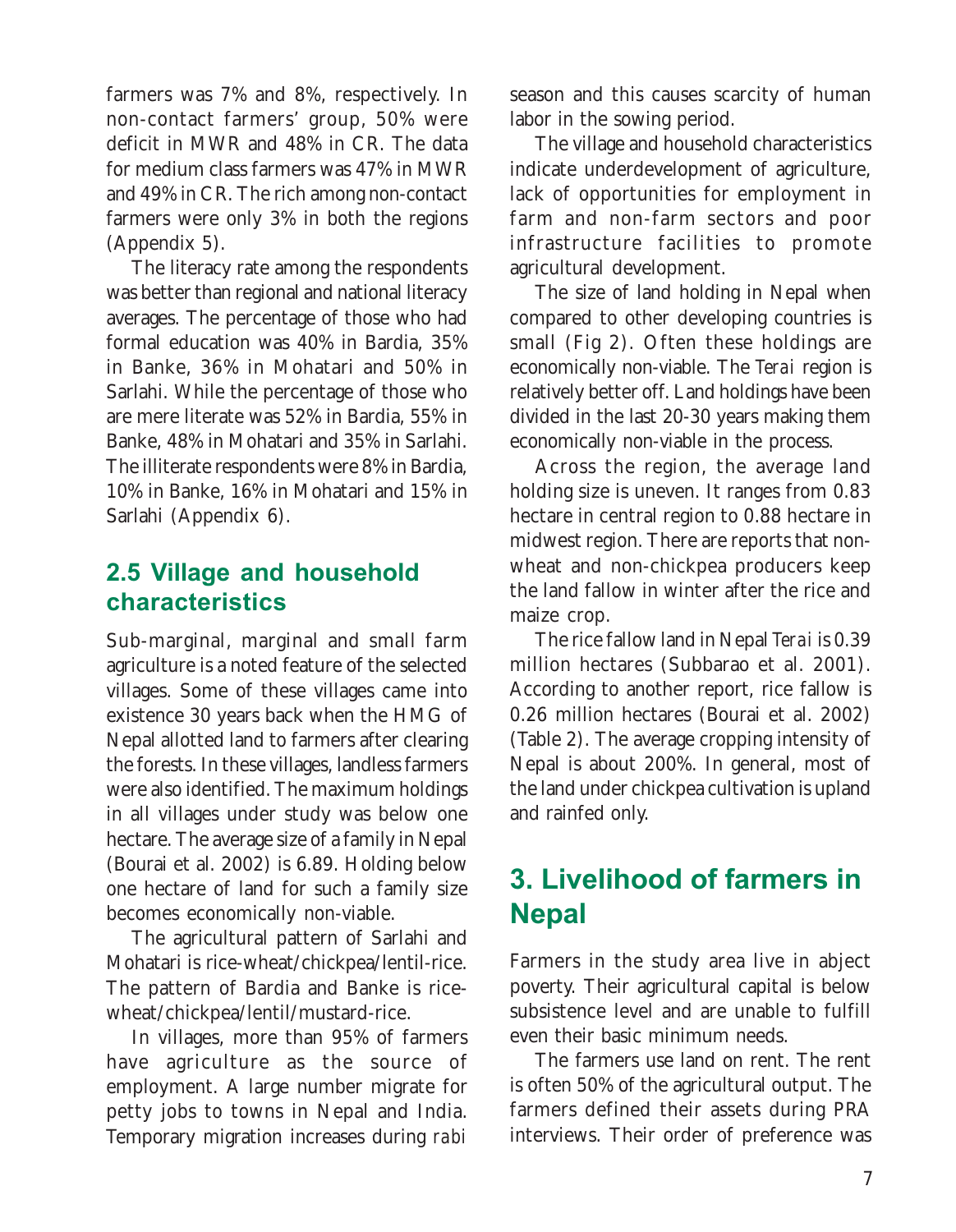house, agricultural land, livestock and agricultural implements. CR was poor when compared to MWR. This region has high density of population at 291.44-persons/sq km while Nepal as a whole has only 154.48 persons/sq km. The average size of land holding in the area under study is also quite small at 0.85 ha, while the national average is 0.96 ha (Table 1). The average land owned in the study area of MWR is 1.86 ha while in central region it is 0.98 ha. An average farmer takes 0.64 ha land on rent in MWR and 0.88 ha in the central region (Table 4).

| Table 4. Land ownership status/household. |                                    |                                      |  |  |  |
|-------------------------------------------|------------------------------------|--------------------------------------|--|--|--|
|                                           | Average<br>owned land<br>area (ha) | Average<br>land area on<br>rent (ha) |  |  |  |
| Midwestern region<br>Central region       | 1.86<br>0.98                       | 0.64<br>0.88                         |  |  |  |

Source: Field Survey June 2003

### 3.1 Farmer assets

The peasants of these regions where the IPM-chickpea was implemented lived in thatched mud houses. They had few assets apart from utensils, traditional and uneconomic agricultural equipments. Many did not have ploughs and ox which are basic agricultural capital equipment. Agricultural land was the main source of livelihood in these villages.

### 3.2 Livestock

The quality of livestock in these areas was so poor that it made their ownership uneconomical. Poor farmers had to hire plough and ox from others. This increased the cost of production.

### 3.3 Agricultural infrastructure

Agricultural infrastructure was considered to be an important asset. The farmers were using traditional seed or seed distributed by ICRISAT/NARC. Pod borer, BGM and wilt reduced the sales of chickpea, the only source of income in *rabi* season. The farmers were so poor that they do not have enough capital for assured irrigation for alternative crops in *rabi*. In the selected area, there was no irrigation. Availability of improved seed was considered to be an important asset. But improved seed practices were not found in non-contact villages. Only 2% had tractors in the study areas.

### 3.4 Expenditure priorities

Expenditure priorities addressed by contact and non-contact farmers were almost the same. Food was the first preferred expenditure. Maximum reported that the crops they grow were sufficient to feed them only for six months in a year. Both contact and non-contact farmers reported expenditure on education as their second priority. The groups chose clothes as third priority and aricultural inputs as the last priority. Table 5 shows the order of preference for expenditure.

# 4. Economics of IPM

An Integrated Pest Management (IPM) package was developed to control diseases and insect-pests in chickpea crop. The package was developed in a farmers' participatory mode and was demonstrated in fields. ICRISAT/NARC transferred IPM technology to the farmers with various userfriendly techniques.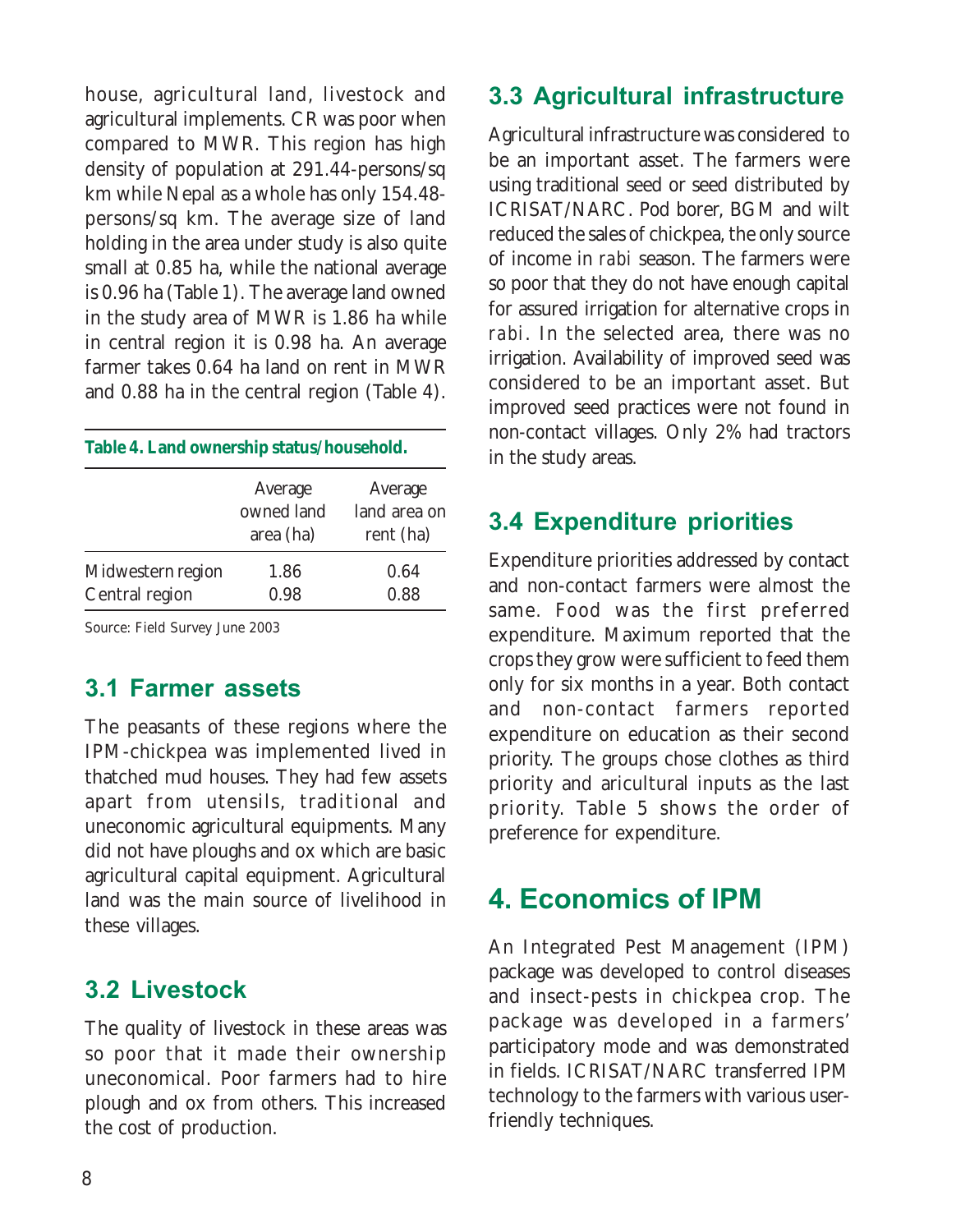| <i>Aubre of Enperience priorities</i> |      |                |           |             |                  |  |  |
|---------------------------------------|------|----------------|-----------|-------------|------------------|--|--|
| <b>Farmer Groups</b>                  | Food | <b>Clothes</b> | Education | Fertilizers | <b>Chemicals</b> |  |  |
| Non-Contact                           |      |                |           |             |                  |  |  |
| <b>Direct Contact</b>                 |      |                |           |             |                  |  |  |

#### **Table 5. Expenditure priorities**

Source: Field Survey December 2002.

The package consisted of improved agronomic practices, adoption of available moderately resistance and high yielding chickpea varieties, judicious application of pesticides (fungicides and insecticides) and use of biocides. The details of IPM package are:

Improved chickpea seed — *Avrodhi*; seed treatment  $\varnothing$  2g kg<sup>-1</sup> seed with a mixture of commercial fungicides, Thirum + Bavistin in 1:1 ratio; application of Rhizobium inoculums; diammonium phosphate (DAP) @ 3 kg/katha and need based foliar spray of pesticides (fungicides and insecticides) to control BGM and *Helicoverpa*, pod borer. The fungicide Bavistin @ 1g/litre of water (17 gm/17 litres of water/katha) was used to control BGM. Insecticide Thiodan @ 3 ml/litre of water (51ml in 17 litres of water/katha) was used against pod borer. The first prophylactic spray of fungicide was given during flowering to pod formation stage (60–70 days after sowing). Subsequent fungicide sprays were scheduled based on weather conditions like temperature, length of foggy hrs/day, number of days, percentage of humidity and cloudiness favorable for disease development. In general, spray schedules coincided with vegetative-flowering, podformation and development stages of the crop. Insecticide was sprayed once during flowering and twice during pod filling stage.

It was observed that the cost of IPM package was 13% higher than the non-IPM package. The returns of 13% higher cost were manifold. The net return with IPM package was NRs 1056/katha in contrast to NRs 310/katha without IPM package, a gain of about 240%. The unit cost of production estimated to be 62% lower on IPM farms than non-IPM (Pandey et al. 2000) (Fig 5).

Reduced cost of production per kg changed the price dynamics of chickpea and increased its profitability. Large-scale adoption in both the regions was due to its cost effectiveness.



*Figure 5. Unit cost of chickpea production with IPM and without IPM.*

Chickpea is an additional source of income for Nepalese farmers. The IPM made chickpea a highly profitable crop in the study area. The main cause of its adoption was low cost of production and multiple high benefits (Table 6).

## 5. Impact of IPM of Chickpea

### 5.1 Family income

The use of IPM package changed the family income in both midwestern and central regions. The respondents on the lower level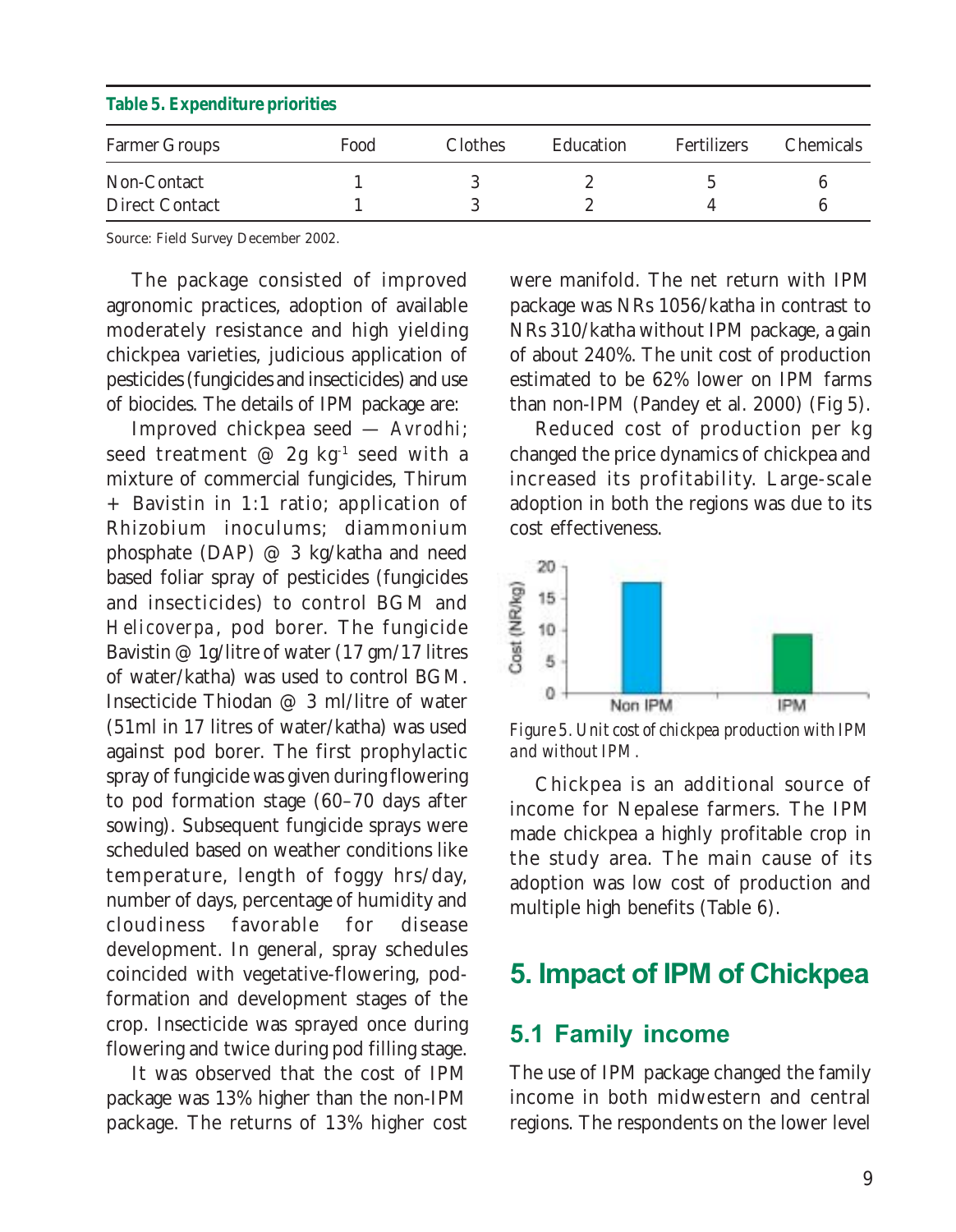| Particulars                      | Without IPM | With IPM | Change over without IPM (%) |
|----------------------------------|-------------|----------|-----------------------------|
| Material cost                    | 4252.00     | 4332.00  | 1.88                        |
| Operational cost                 | 10540.00    | 11950.00 | 13.38                       |
| Interest on working capital      | 170.00      | 172.00   | 1.18                        |
| Total cost                       | 14962.00    | 16454.00 | 9.97                        |
| Gross income                     | 24120.00    | 35440.00 | 46.93                       |
| Net income                       | 9158.00     | 18986.00 | 107.00                      |
| Unit cost of production (NRs/kg) | 17.53       | 9.26     | 47.18                       |

#### **Table 6. Economics of chickpea production with and without IPM (NRs/ha)**

Source: Chickpea Production Constraints and Promotion of IPM in Nepal.

of income from agriculture, 0-20%, were 18% before IPM use. But this changed to 9% after IPM. Forty one percent respondents reported that their family income increased 80-100%, which was only 18% before IPM use. The coefficient of variation in both the regions before IPM and after IPM changed. In MWR, the coefficient of variation was 51.65% and after IPM it was 43.17%. This shows that more uniformity and consistency in income was achieved after the use of IPM. In CR, there was an uniformity in farmer incomes from agriculture. IPM redistributed income and wealth in the regions. The data (Table 7) shows that CR felt the impact of IPM more than the midwest region.

Family income from marketing crops also showed a considerable change in the study area. This was again due to the use of IPM. The impact on marketing crops is higher in central region. Its coefficient of variation was 64.64% before the use of IPM. This changed to 42.32%. IPM brought more uniformity in income of marketing crops (Table 8).

In MWR, the family income from chickpea before IPM use was 70% for farmers in the class 0-20%. In the changed scenario, 4% respondents' income increased to 80-100%. The coefficient of variation of chickpea income in midwest region was 83.35% before IPM and after IPM it stood at 68.33%. This shows that chickpea

| Table 7. Family income from agriculture. |                |           |                |           |  |  |
|------------------------------------------|----------------|-----------|----------------|-----------|--|--|
|                                          | Midwest region |           | Central region |           |  |  |
| Income                                   | Before IPM     | After IPM | Before IPM     | After IPM |  |  |
| $0 - 20%$                                | 18%            | 09%       | 12%            |           |  |  |
| $20 - 40%$                               | 20%            | 16%       | 24%            | 09%       |  |  |
| $40 - 60\%$                              | 18%            | 18%       | 33%            | 07%       |  |  |
| $60 - 80\%$                              | 26%            | 16%       | 14%            | 36%       |  |  |
| $80 - 100\%$                             | 18%            | 41%       | 17%            | 48%       |  |  |
| Coefficient of variance                  | 51.65%         | 43.17%    | 56.74%         | 32.42%    |  |  |

#### **Table 7. Family income from agriculture.**

Source: Field Survey June 2003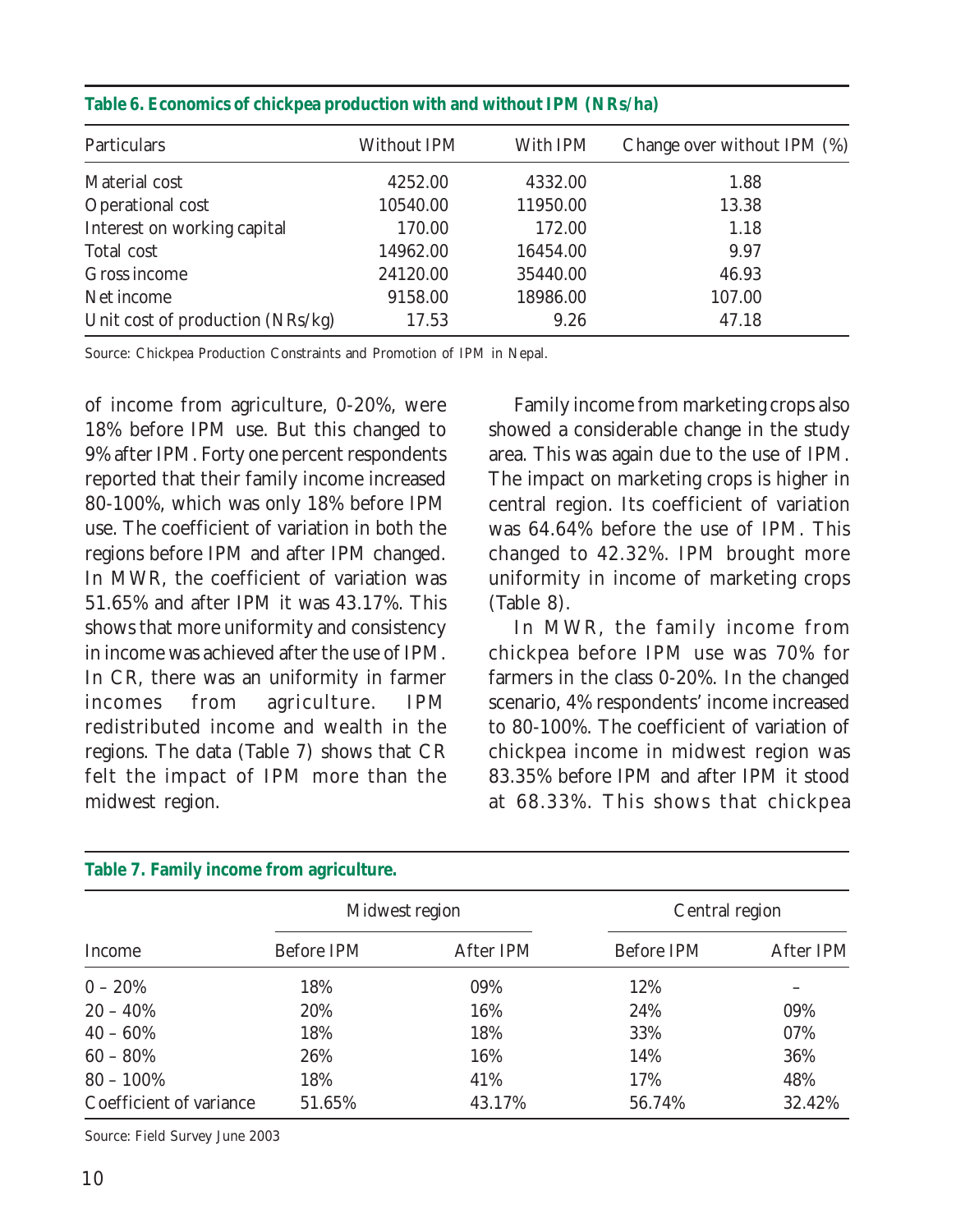redistributed income levels. Chickpea became a catalyst in the central region. It proved to be the solution for sustainable development (Table 9).

### 5.2 Impact on consumption

The dietary contribution of chickpea also showed positive results in the midwestern region. In approximately 80% respondents' intake of chickpea increased. In a focus group interview, a particular woman explained that chickpea became a part of their everyday diet. The intake of balanced diet increased in midwestern and central regions of Nepal. In central region, the

coefficient of variation of dietary contribution of chickpea before IPM was 85.29%. But after use it was 38.89%. This shows that protein consumption became more extensive and intensive in central region (Table 10).

#### 5.3 Impact on production

The respondents have also reported about crop preferences for production. In both regions, chickpea was the first choice. In CR, 85% farmers preferred it for production. In MWR, the second preference was pigeonpea while in CR it was vegetables (Table 12). Fifty eight percent respondents preferred it for its high

| Table 8. Family income from marketing crops. |                |           |                |           |  |  |
|----------------------------------------------|----------------|-----------|----------------|-----------|--|--|
|                                              | Midwest region |           | Central region |           |  |  |
| Class                                        | Before IPM     | After IPM | Before IPM     | After IPM |  |  |
| $0 - 20\%$                                   | 42%            | 33%       | 28%            | 13%       |  |  |
| $20 - 40\%$                                  | 26%            | 17%       | 33%            | 15%       |  |  |
| $40 - 60\%$                                  | 10%            | 13%       | 23%            | 25%       |  |  |
| $60 - 80\%$                                  | 16%            | 20%       | 08%            | 21%       |  |  |
| $80 - 100\%$                                 | 06%            | 17%       | 08%            | 26%       |  |  |
| Coefficient of variance                      | 79.72%         | 69.69%    | 64.64%         | 43.32%    |  |  |

Source: Field Survey June 2003

#### **Table 9. Family income from chickpea.**

|                         | Midwest region |           | Central region |           |
|-------------------------|----------------|-----------|----------------|-----------|
| Class                   | Before IPM     | After IPM | Before IPM     | After IPM |
| $0 - 20\%$              | 70%            | 37%       | 63%            | 12%       |
| $20 - 40\%$             | 16%            | 35%       | 24%            | 25%       |
| $40 - 60\%$             | 11%            | 15%       | 08%            | 30%       |
| $60 - 80\%$             | 03%            | 09%       | 05%            | 18%       |
| $80 - 100\%$            |                | 04%       |                | 15%       |
| Coefficient of variance | 83.35%         | 68.33%    | 80.90%         | 50.00%    |

Source: Field Survey June 2003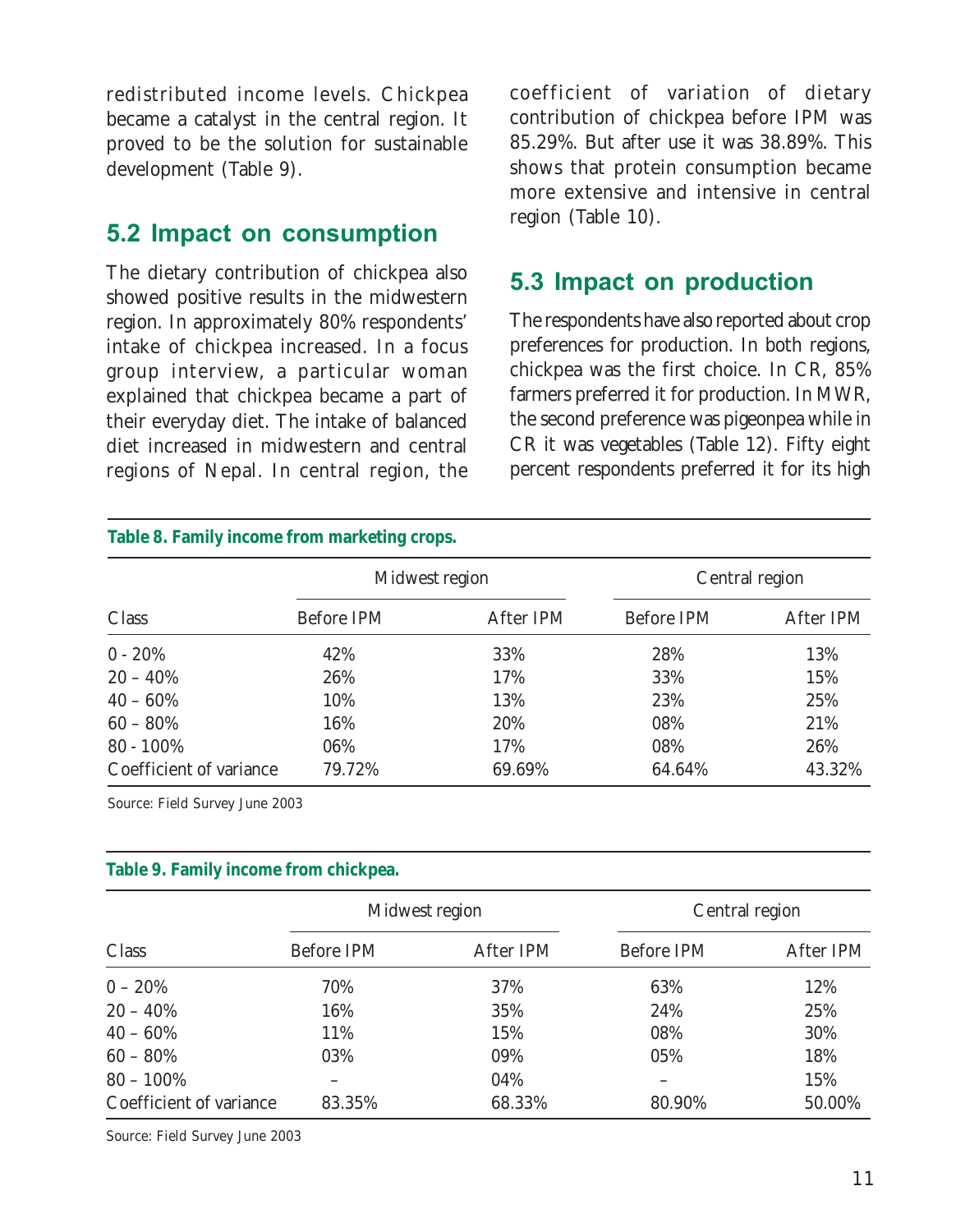|  |  |  |  | Table 10. Dietary contribution from chickpea. |  |  |
|--|--|--|--|-----------------------------------------------|--|--|
|--|--|--|--|-----------------------------------------------|--|--|

|                         | Midwest region |           | Central region |           |
|-------------------------|----------------|-----------|----------------|-----------|
| Class                   | Before IPM     | After IPM | Before IPM     | After IPM |
| $0 - 20%$               | 55%            | 20%       | 68%            | 02%       |
| $20 - 40%$              | 43%            | 45%       | 30%            | 43%       |
| $40 - 60\%$             | 02%            | 30%       | 02%            | 40%       |
| $60 - 80\%$             |                | 05%       |                | 10%       |
| $80 - 100\%$            |                |           |                | 05%       |
| Coefficient of variance | 55.48%         | 48.84%    | 85.29%         | 38.89%    |

Source: Field Survey June 2003

yield. Twenty seven percent in MWR preferred chickpea for its low cost of production while 15% did so in CR. In MWR, 23% respondents reported that it had low labor input cost while only 15% thought so in CR. In MWR, 23% respondents suggested that it improves soil health/fertility while in CR only12% farmers shared the same view (Table 11).

#### **Table 11. Reasons for crop preference.**

| Reasons                  | Midwest<br>region | Central<br>region |
|--------------------------|-------------------|-------------------|
| Low labor input          | 23%               | 15%               |
| Low cost input           | 27%               | 15%               |
| High yield               | 27%               | 58%               |
| Beneficial for soil/land | 23%               | 12%               |

Source: Field Survey June 2003

### 5.4 Crop preference for profit

In MWR, rice and wheat were reported to be the most preferable crops (though not the most profitable because these cereals are staples). Among the five most important crops, chickpea was chosen to be the most profitable one. In CR, farmers chose chickpea as the most preferred and profitable crop. Even in the second preference, chickpea was at the top

(Table 12). Farmers anticipated that price of chickpea would reduce because of increased supply. But their fears were falsified. Farmers, constantly have been getting a high price. In fact, Nepal is so underfed that the pent-up demand has kept the price stable (Table 12).

### 5.5 Crop preference for food

Chickpea was the second most preferred crop among maximum respondents. In CR, pigeonpea was preferred first and chickpea second (Table 13). After the introduction of IPM, many farmers began choosing chickpea crop. But before IPM, it was not anywhere among the choice of farmers.

### 5.6 Impact on housing

Chickpea cultivation caused a major impact on the housing sector. In MWR, 64% households had thatched mud houses. But after IPM this reduced to 44%. The percentage of brick and mortar houses before IPM was 38% but after IPM it went up to 60%. In CR, 82% had thatched mud houses, but after IPM the number came down to 67% (Fig 6A, B).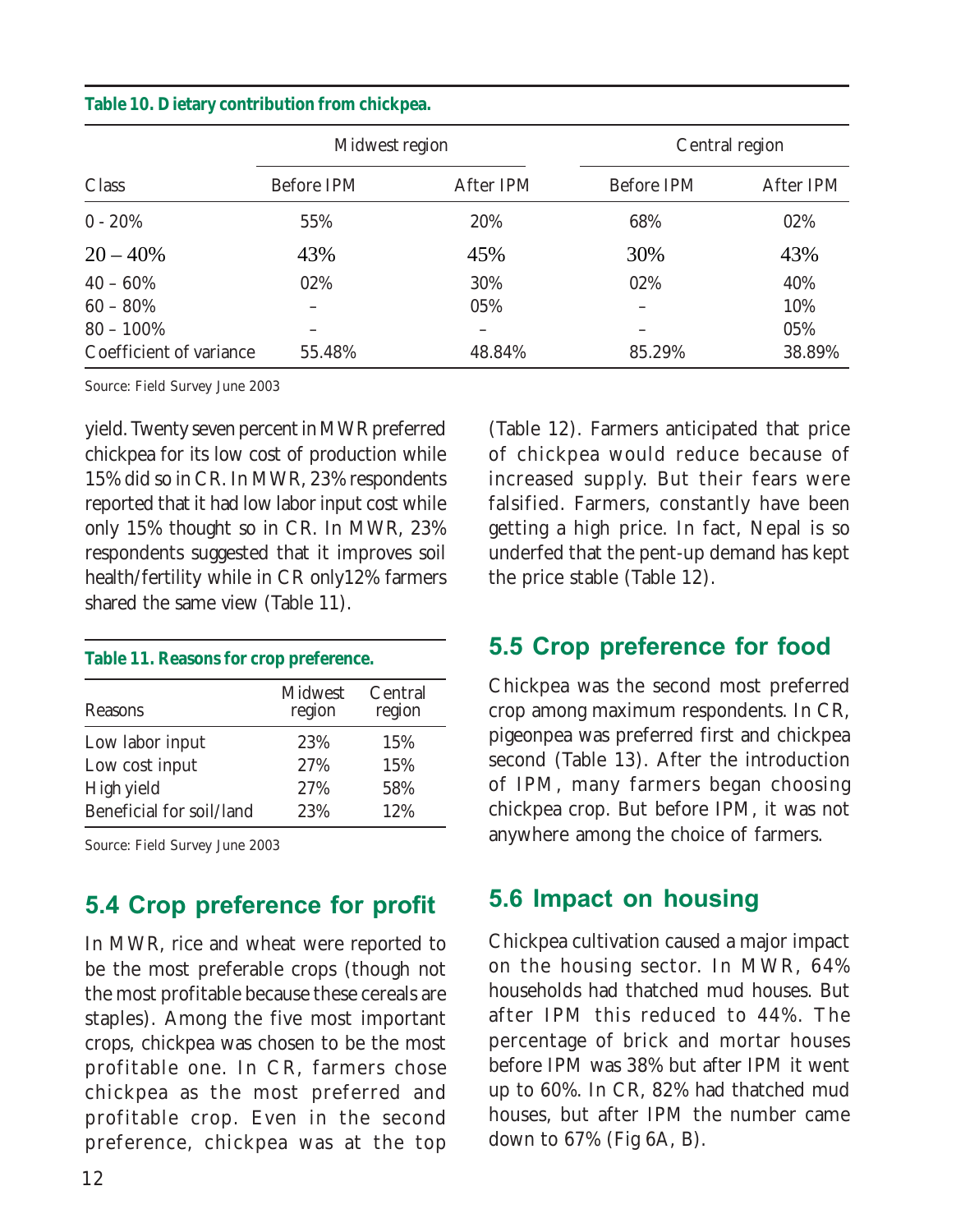#### **Table 12. Crop preference for profit.**

|            |    |    |                |    |             | Preference (%) (Top 5) |                  |                |    |    |
|------------|----|----|----------------|----|-------------|------------------------|------------------|----------------|----|----|
|            |    |    | Midwest region |    |             |                        |                  | Central region |    |    |
| Crops      |    | 2  | 3              | 4  | $\mathbf 5$ |                        | $\boldsymbol{2}$ | 3              | 4  | 5  |
| Rice       | 64 | 02 | 09             | 14 | 05          | 23                     | 14               | 20             | 08 | 02 |
| Wheat      | 02 | 41 | 09             | 07 | 09          |                        | 04               | 06             | 04 | 06 |
| Maize      | 02 |    |                | 04 | 04          |                        | 10               | 04             | 10 | 04 |
| Pigeonpea  | 04 | 14 | 14             | 11 | 04          |                        | 06               | 10             | 18 | 14 |
| Chickpea   | 18 | 16 | 37             | 11 | 04          | 37                     | 33               | 10             | 04 | 04 |
| Lentil     | 04 | 20 | 14             | 34 | 16          |                        | 04               | 04             | 10 | 12 |
| Black gram |    |    | 02             |    | 02          |                        |                  |                |    |    |
| Grass pea  |    |    |                |    | 04          |                        |                  |                |    |    |
| Vegetables |    | 04 | 09             | 09 | 09          | 31                     | 08               | 14             | 12 | 02 |
| Others     |    |    | 02             | 02 | 14          | 02                     | 04               | 02             |    | 06 |

Source: Field Survey June 2003

#### **Table 13.Crop preference for food.**

|            |                 |    |                |    | Preference (%) (Top 5) |    |                  |                |    |    |
|------------|-----------------|----|----------------|----|------------------------|----|------------------|----------------|----|----|
|            |                 |    | Midwest region |    |                        |    |                  | Central region |    |    |
| Crops      |                 | 2  | 3              | 4  | 5                      |    | $\boldsymbol{2}$ | 3              | 4  | 5  |
| Pigeonpea  | 52              | 11 | 14             | 02 | 04                     | 48 | 22               | 12             | 02 |    |
| Chickpea   | 16              | 43 | 30             | 02 | 02                     | 40 | 40               | 10             | 06 |    |
| Lentil     | 18              | 36 | 39             | 02 |                        | 04 | -                | 22             | 20 | 16 |
| Black gram | $\qquad \qquad$ | 02 | 02             | 14 | 04                     |    | 06               | 12             | 08 | 24 |
| Grass pea  |                 |    | 02             | 07 | 04                     | 02 | 02               | 04             | 08 | 02 |
| Vegetables | 07              | 04 | 09             | 41 | 07                     | 06 | 08               | 14             | 24 | 10 |
| Others     | 02              |    | 02             | 16 | 30                     |    | 08               | 06             | 02 | 06 |

Source: Field Survey June 2003



 *Figure 6. Mud/brick houses % change in study area.*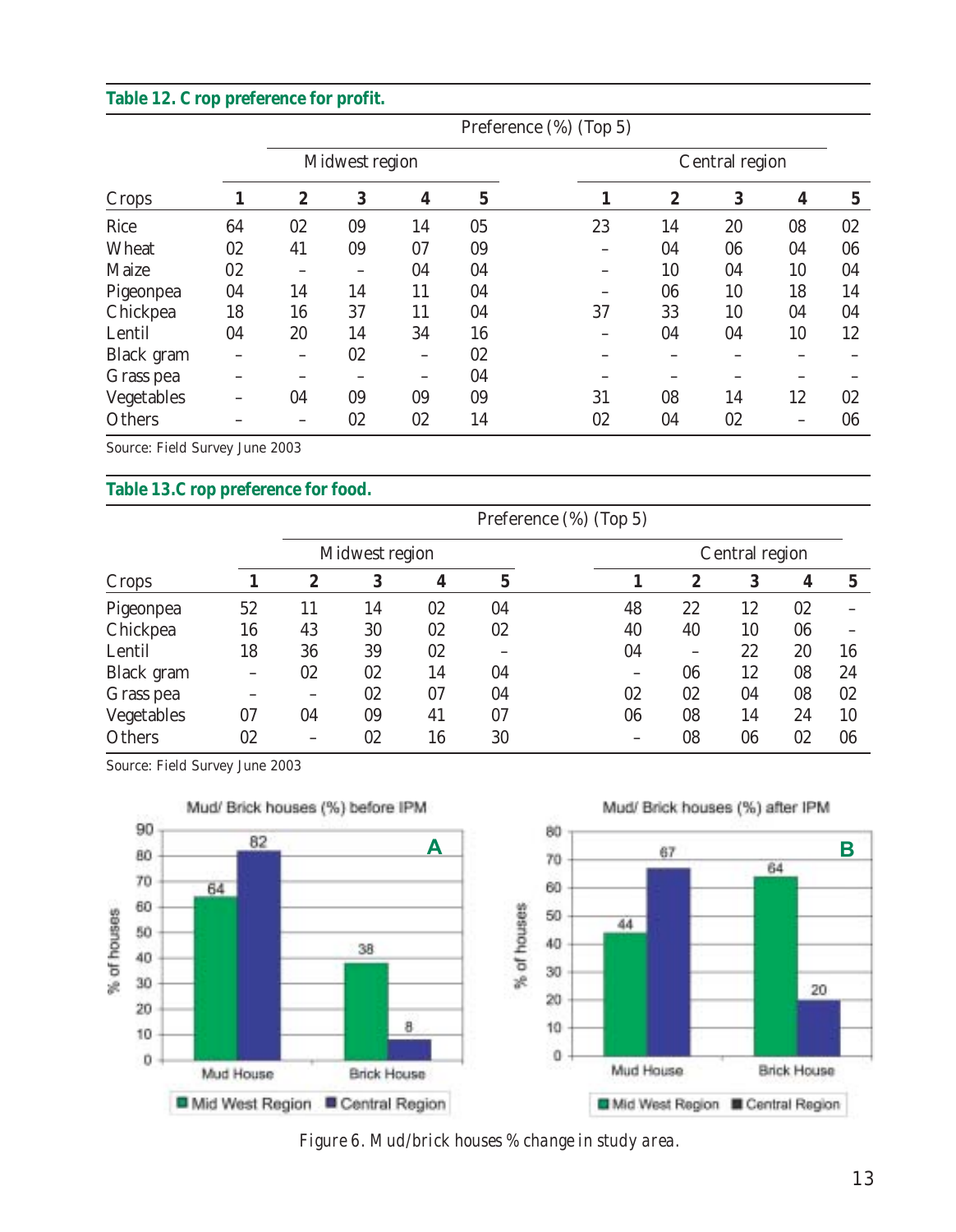### 5.7 Impact on labor use

The main occupation of majority of Nepalese is agriculture. Apart from agriculture, 2% farmers have also reported carpentry as their secondary means of livelihood while 31% worked as seasonal laborers. In MWR, there was a 5% increase in job opportunities as casual labor after IPM but the change in CR was 10%. Construction of houses changed labor pattern in both the regions. It shows that IPM has also generated non-agricultural jobs like mason, plumber and carpentry. It generated more demand for construction material and employment opportunities in the tertiary sector (Table 14).

### 5.8 Spending of chickpea earnings

Chickpea became a very important source of earning in MWR and CR. According to farmers, it fetches maximum profit in terms of cash. In MWR, 56% farmers have reported that they used the increased income for household expenses. These respondents are now able to buy groceries in ample quantities. They also have electricity in their houses. Apart from these, they are spending on medicines and healthcare. In CR, 26% farmers reported similar results. In MWR, 4% farmers have paid back their debts. In CR, 22% farmers were able to discharge their debts (Fig 7).



*Figure 7. Spending of money earned from chickpea.*

#### A success story

Krishna Bahadur Sreshta of Bardibas, a 50-year old farmer, had to support a family of six: five adults and one child. Being a sub-marginal farmer he did not have sufficient rice stock to last an entire year. But Integrated Pest Management of chickpea changed his life. He began selling chickpea for NRs 10,700. He bought sufficient quantity of rice and other provisions to last an entire year. Now, he has a happy family. In the absence of IPMchickpea, Krishna Bahadur Sreshta would have sold a part of the land to feed his family. The IPM technology saved his family from hunger pangs.

In total, 7% respondents in MWR and 10% in the CR were able to construct new houses. The most important trend is 11% farmers in MWR purchased new improved chickpea seed called *Avrodhi* while 13% did so in CR with their enhanced income.

| Table 14. Livelihood framework (human-income skills). |                    |           |                    |           |  |  |  |
|-------------------------------------------------------|--------------------|-----------|--------------------|-----------|--|--|--|
|                                                       | Midwest region (%) |           | Central region (%) |           |  |  |  |
| Human- income skills                                  | Before IPM         | After IPM | Before IPM         | After IPM |  |  |  |
| Farming                                               | 100                | 100       | 100                | 100       |  |  |  |
| Carpentry                                             | 2                  | 2         |                    |           |  |  |  |
| Engineering                                           |                    |           |                    |           |  |  |  |
| Plumbing, construction, others                        | 31                 | 36        | 33                 | 43        |  |  |  |

Source: Field Survey June 2003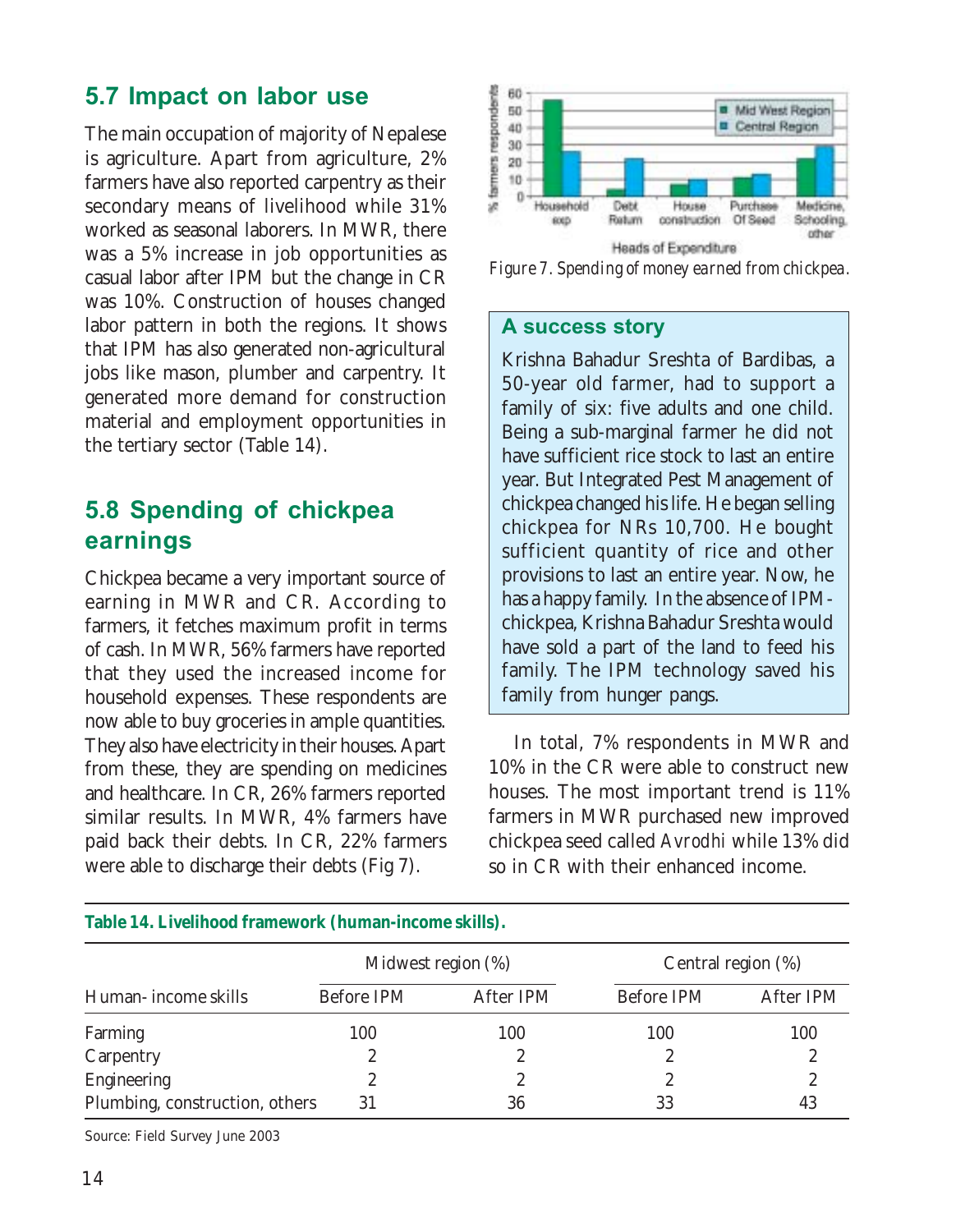#### Seed entrepreneur

Sushila KC is a seed entrepreneur in D-Gaon. In 1999, she did not grow chickpea. But after the ICRISAT/NARC intervention she cultivated chickpea on two kathas. Seeing the results, she grew chickpea on 10 kathas. In 2003, she cultivated chickpea on 15 kathas. She is now marketing seed to farmers and NGOs. FORWARD, a national NGO of Nepal working on rice fallow lands, bought 500 kg seed from her. Sushila is happy and is able to spend NRs 15,000/pa on her children's education. Her family now also has access to better medicare.

Sushila said IPM project gave them knowledge of HYV seeds and taught methods of scientific cultivation. Use of chemical fertilizer for paddy has come down. In future, they plan to bring in more land under chickpea cultivation.

### 5.9 Change in household expenditures after IPMchickpea use

The IPM technology has brought about a major change in expenditure pattern of the

farmers. In CR, there has been 80% increase in expenditure on children's education, while it was 51% in MWR. Increase in expenses on wedding was 59% and 57% in central and midwest region, respectively. Expenditure on clothes increased by 49% in CR and 25% in MWR. Social family expenditure increased by 33% in CR and 66% in MWR. However, increase in expenditure on agriculture technology has been 23% in both the regions. The allocation for healthcare and medicine rose by 20% in CR and 30% in MWR (Table 15).

The cumulative increase was 45% in CR and 42% in MWR. Even if the average annual inflation rate was 5%, the farmers income and expenditure increased three-fold in three years (2000-2003). Finally, impact of IPM of chickpea can be summarized in IPM-chickpea sustainable development model (Fig 8).



*Figure 8. IPM-chickpea sustainable development model.*

|                                        | % Change After IPM |                |  |  |  |
|----------------------------------------|--------------------|----------------|--|--|--|
| <b>Expenditures</b>                    | Central region     | Midwest region |  |  |  |
| School education                       | 80                 | 51             |  |  |  |
| Wedding expenses                       | 59                 | 57             |  |  |  |
| Clothes expenditure                    | 49                 | 25             |  |  |  |
| Social/family expenditures             | 33                 | 66             |  |  |  |
| Agriculture technology                 | 27                 | 23             |  |  |  |
| Medicines                              | 20                 | 30             |  |  |  |
| <b>Overall Average change</b>          | 45                 | 42             |  |  |  |
| $C_{\text{OUPCO}}$ , Field curvey 2002 |                    |                |  |  |  |

#### **Table 15. Change in household expenditure after IPM-chickpea use.**

Source: Field survey 2003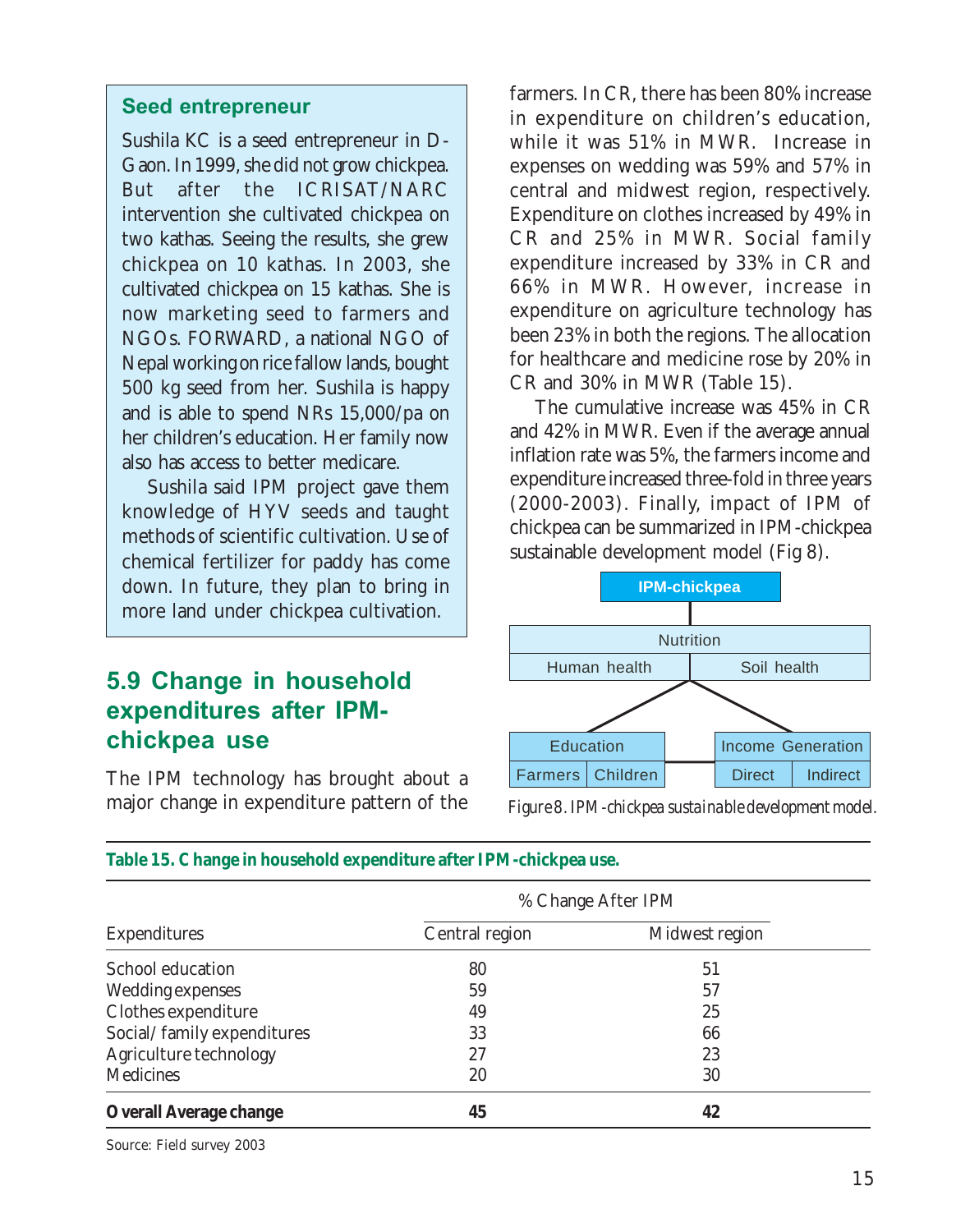### 5.10 Impact on livestock ownership

Chickpea income has marginally changed the livestock ownership. In CR and MWR, 14% and 16% farmers bought oxen. In the same way 20% more in the former 10% in latter, have bought cattle and a few started small dairies. Possession of poultry and goats went up by 6% and 42% in CR and 30% and 11%in MWR (Table 16).

# 6. Impact of chickpea on wealth generation

Economic benefits for farmers can be calculated by using the following:

- Seed transaction benefits
- Sale of surplus product
- Consumption of chickpea grain
- Decrease in fertilizer use
- Increase in yield due to restoration of soil fertility

### 6.1 Seed transaction benefits

A benchmark survey in December 2000 found that CR had no improved varieties of chickpea. The ICRISAT/NARC joint program of IPM-chickpea reversed the

vicious cycle of poverty in the area. In village D-Gaon of MWR, average household seed transaction is about 127 kg of *Avrodhi* seed. Farmers are selling seed to other farmers and also to national NGOs @NRs 27/kg. If only 10% of the chickpea farmers transacted the above said amount, the seed economics in the villages would generate benefits equaling to NRs 68,580.00. If the seed spreads at the same speed then chickpea cultivation has the potential to change the economy leading to wealth generation.

### 6.2 Sale of surplus product

Chickpea farmers sell the surplus chickpea to others. The average of three years shows that per katha output of chickpea is 50 kg. On an average, the land holding of 10 kathas translates to 500 kg/farmer. If farmers sell half of their produce at NRs 27/kg, then 5000 kg chickpea generates additional 1.35 lakh rupees in the village economy.

### 6.3 Consumption of chickpea

An average grower retains 50 kg of chickpea for family consumption. It is equivalent to a saving of NRs 1500/family. If only 10% families are taken into account then they can save NRs 30,000 per year.

| Table 16. Impact on livestock ownerships. |                                              |                |  |  |  |
|-------------------------------------------|----------------------------------------------|----------------|--|--|--|
|                                           | % Change in purchasing of livestock in Nepal |                |  |  |  |
| Livestock                                 | Central region                               | Midwest region |  |  |  |
| Oxen                                      | 14                                           | 16             |  |  |  |
| Cattle                                    | 20                                           | 10             |  |  |  |
| Poultry                                   | 6                                            | 30             |  |  |  |
| Goats                                     | 42                                           |                |  |  |  |

Source: Field survey 2003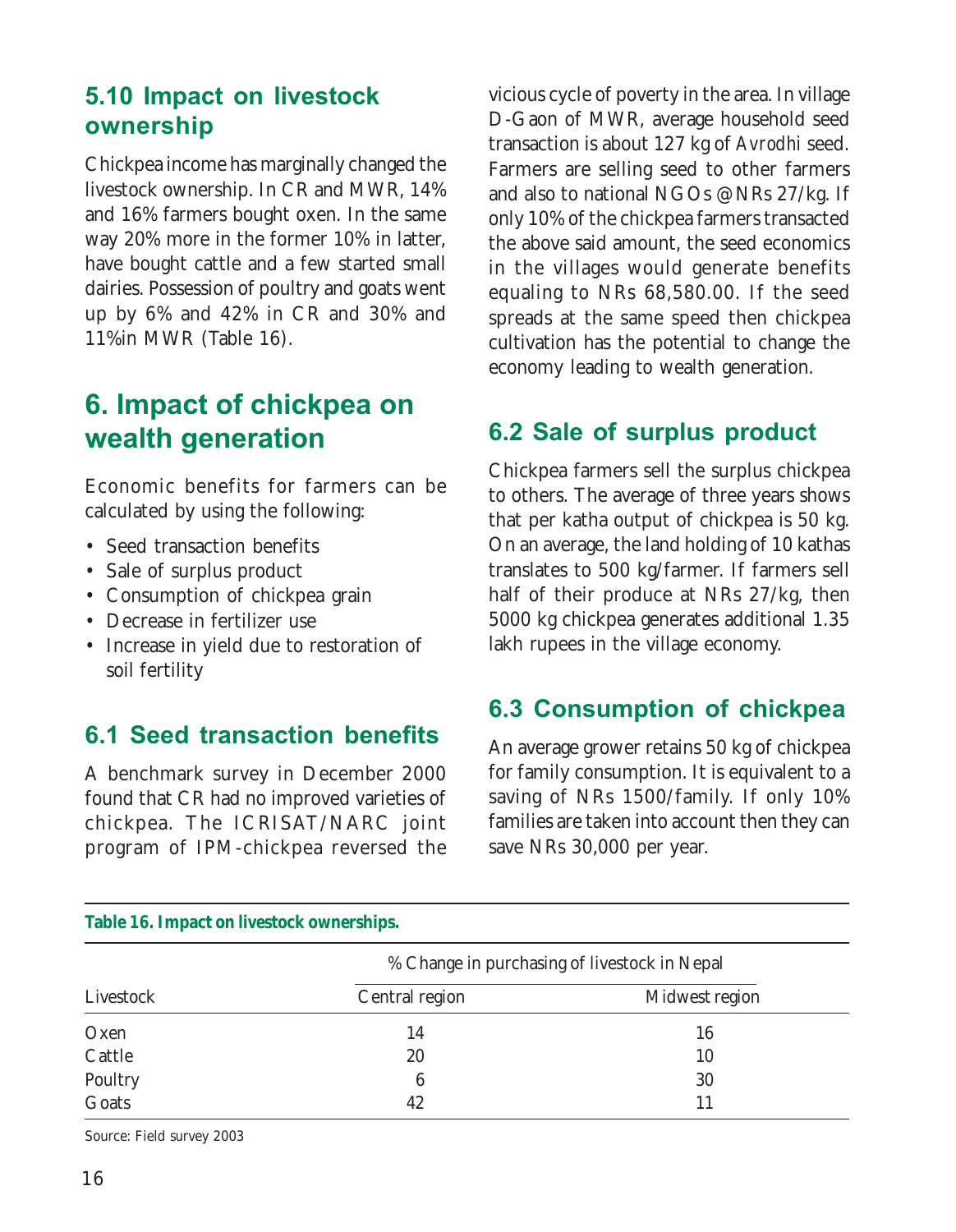### 6.4 Reduced burden of fertilizers

The farmers have reported that use of chemical fertilizers has gone down due to chickpea cultivation.

After a chickpea harvest, 24 man-days of labor/ha is saved on FYM input in the next paddy crop. This is because of nitrogen fixation, which leads to a savings of NR 1200/ household. The total FYM saving in the village is equal to NRs 8000, on urea it is NRs 3133 and on DAP it is NRs 2286. The total fertilizers savings is equal to NRs 13,419 (Fig 9).



*Figure 9. Consumption of fertilizers in rice under different rotations.*

### 6.5 Increase in yield due to restoration of soil fertility

The crop rotation with chickpea increases yield of paddy by 7.71quintal/ha. This fetches additional income of NRs 5397/ household. For 20 families (ie, 10%), it is NRs 1,07,940 of additional income.

Income of an average chickpea farmer has increased by NRs 15148. The amount of wealth generated by chickpea has a multiplier effect on the economy.

The example is deliberately taken from a low profile village called D-Gaon (Table 17) to make sober estimates; otherwise impact on CR is more spectacular, sometimes bordering on incredible. If the same method of calculation is used for the

entire study area, it has generated NRs 21,20,853 of additional wealth and 1000 man days of more seasonal employment in the study villages (Fig 10).

#### **Table. 17 Total benefits (village D-Gaon).**

|                               | (In NRs) |  |  |
|-------------------------------|----------|--|--|
| Seed transaction benefits     | 68.580   |  |  |
| Sale of surplus product       | 1,35,000 |  |  |
| Consumption of Chickpea       | 30,000   |  |  |
| Reduced burden of fertilizers | 13.419   |  |  |
| Increased in yield due to     | 35.980   |  |  |
| restoration of soil fertility |          |  |  |
| Total                         | 2.82.979 |  |  |
| 9D O                          |          |  |  |
|                               |          |  |  |



*Figure 10. Employment generation in study area.*

The IPM of chickpea cultivation is generating additional employment in the study area. In comparison to 2000, employment increased mainly due to chickpea production (Fig 10). Utilization of fallow lands is likely to generate substantial income and employment opportunities for thousands of small holders in the region in future. Chickpea cultivation is assumed to generate additional NRs 8000/ha-1 (Pandey et al. 2000).

 An estimate indicates that chickpea cultivation on rice fallows generates almost 50 man-days of employment per hectare. If at any given point of time 10% of the *rabi* rice fallow land is brought under cultivation, it would generate approximately 1.29 million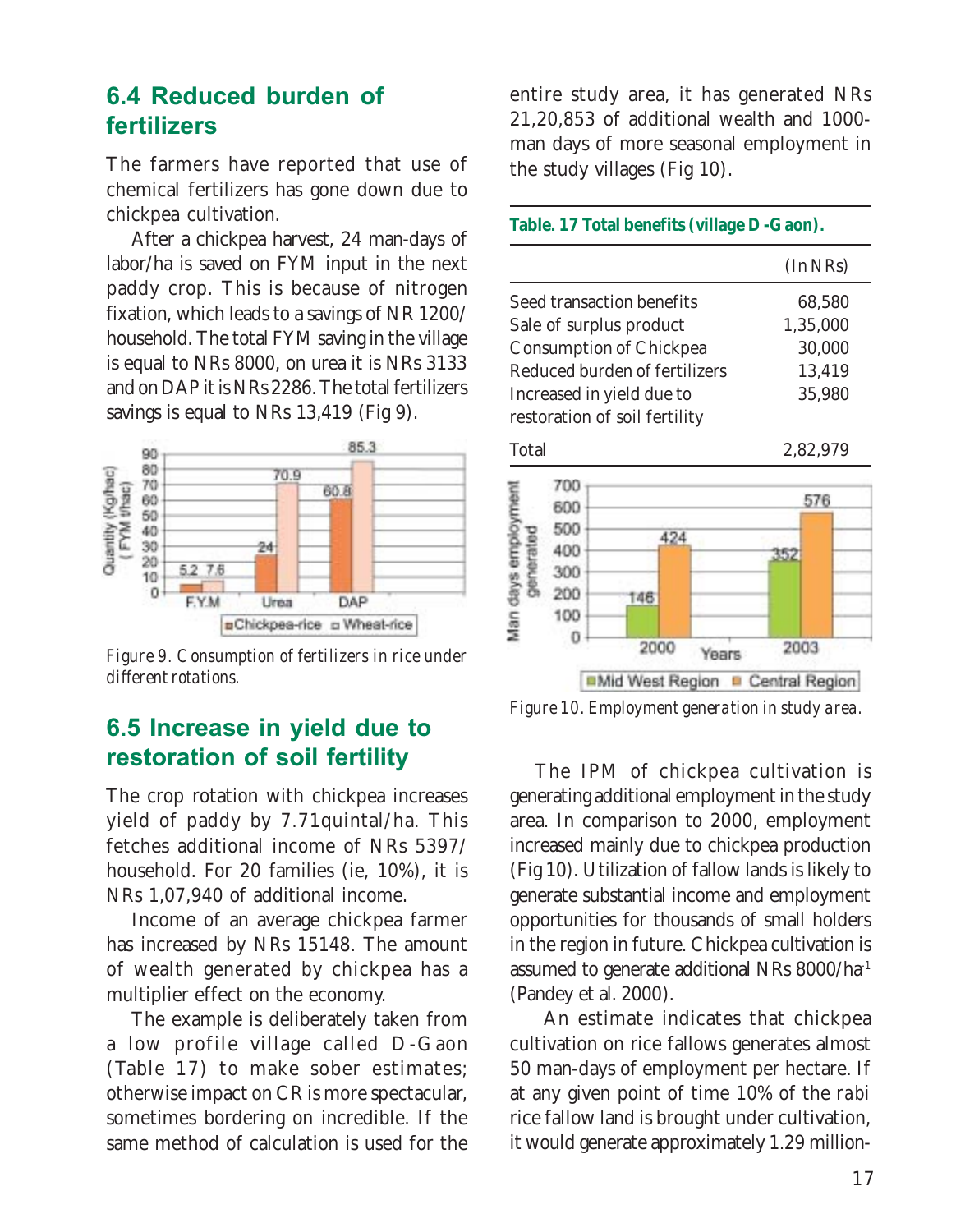man days of employment per annum. Likewise, 30% of the *rabi* rice fallow would add another 3.88 million man-days of employment.

### 6.6 Impact on biodiversity

The IPM-chickpea impact can be seen through the seed spread of improved varieties. Farmers are transacting the seed in the region and across the country. Figure 11 shows the presence of various chickpea varieties in the study area.



*Figure 11. Presence of chickpea varieties in the study areas.*

*Avrodhi* has maximum spread in the study areas. The chickpea farmers in MWR reported 83.33% *Avrodhi* seed transaction while in CR the number is 100%. The use of local traditional variety is insignificant at 8.3% in MWR and 3.3% in CR. Only noncontact farmers are using local varieties on 0.5 to 1 katha in a few locations. Some other improved varieties reported in circulation in MWR are *Chandra* (4.1%), *Koseli* (8.3%) and *Tara* (4.1%). However, many are preferring *Avrodhi* to other varieties.

### 6.7 Seed transaction

Bardibas is identified as a chickpea seed village. Here farmers reported a number of seed transactions with relatives, friends,

NGOs, NARC and traders. The seed has been transacted far and wide in villages like Sitapur (10km), Sarlahi (45km), Sabila (40 Km), Onkar (35 km), Jaleshwar (37 km) and Dhalkewar (15 km). In all these villages, *Avrodhi* has spread due to seed quality, tolerance to wilt, high yield and response to available IPM technology (Fig12).

Lalbandi is another very important seed village from where self-generated demand of *Avrodhi* is spreading to villages like Sisna (3 km), an unnamed village (1 km) and local market (1km) (Fig 12). The traders are also spreading the seed to a number of recorded destinations. The velocity of *Avrodhi* with IPM technology is accelerating in the study areas of Nepal (Fig 12).



*Figure 12. Seed spread from the seed villages.*

The average amount of seed transaction is 127 kg/household in MWR and 279 kg/ household in CR. In both these regions, its price is @ NRs27 and NRs 33/kg respectively (Table 18).

| Table 18. Average amount and price of seeds in |  |  |
|------------------------------------------------|--|--|
| transaction.                                   |  |  |

|                        | <b>Midwest</b><br>region | Central<br>region |
|------------------------|--------------------------|-------------------|
| Average amount (in kg) | 127                      | 279               |
| Average price (in NRs) | 27                       | 33                |

The IPM-chickpea contact farmers in the study areas were able to produce and store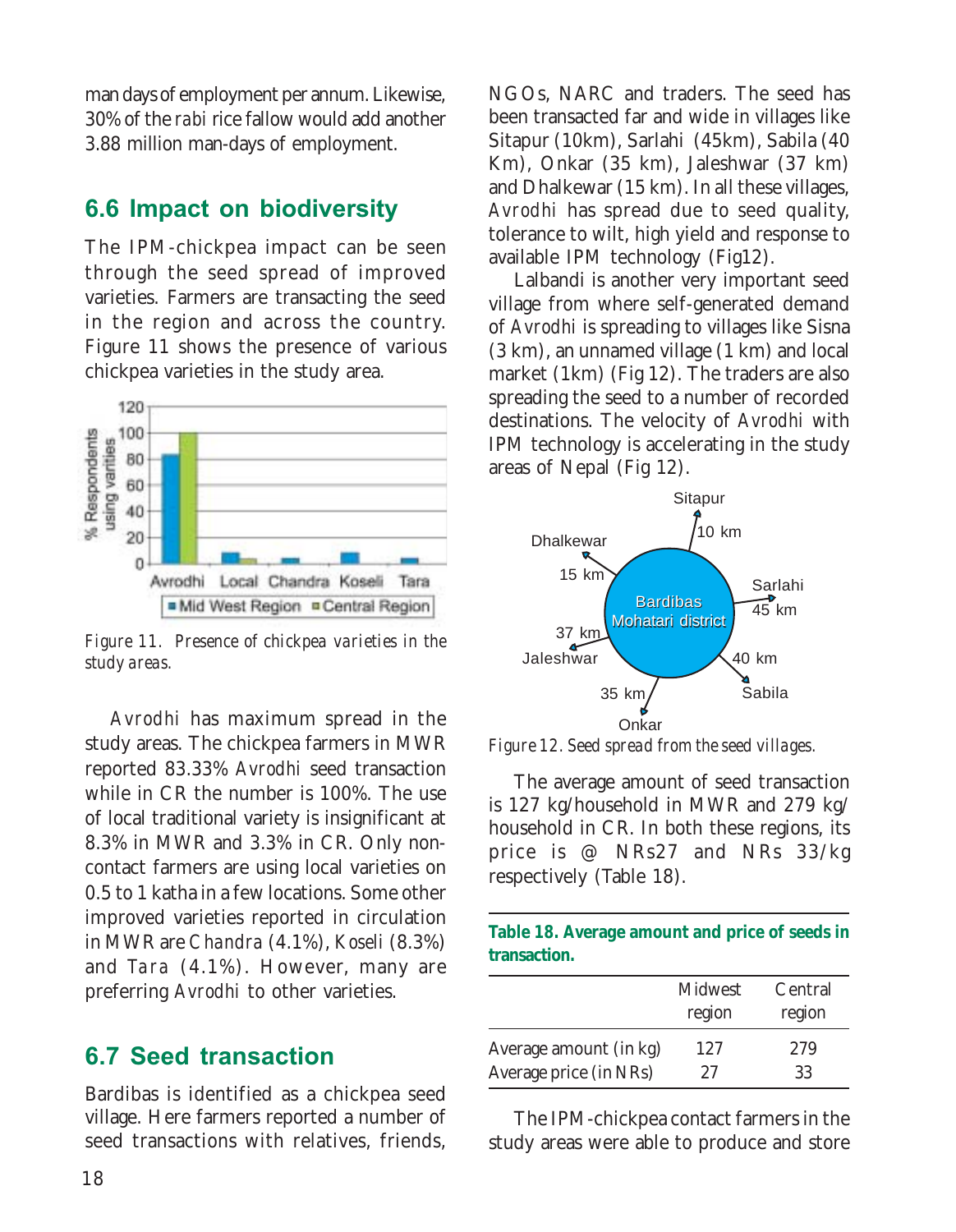chickpea seed. In MWR, 62% farmers were able to produce their own *Avrodhi* seed, 4% procured from other farmers and 20% got from cooperatives. In CR, 94% produced their own seed, 14% bought from other farmers and only 2% bought from commercial sellers. (Table 19).

Seed transactions are taking place in various ways. In MWR, 83% farmers are selling seed to other villages, traders and NGOs like FORWARD and LIBARD. Four per cent farmers gifted them to relatives and 12% reported other methods of transactions. In CR, 73% farmers sold chickpea seed, 19%

#### Optimum use of technology

Krishna Kumari Shreshta of Lalbandi a woman farmer is making optimum use of the technology. Being a skilled chickpea producer, Krishna Kumari Shreshta started production only on 3 kathas. Right now she is cultivating on 22 kathas and markets chickpea in the following ways:

- *After grading best chickpea is sold as seed.*
- *She gives seed to farmers of other villages on double barter next season.*
- *The second best are sold to the traders.*
- *Chickpea's of the lowest grade is used as animal feed.*

Her family income from agriculture has almost doubled in these years after IPM use. Her son gets education in an English medium school. Forty percent of chickpea income is spent on a healthcare emergency. In 2002, she was awarded by NARC for her record yield of chickpea.





#### **Table 19. Seed source.**

|                   | Midwest region |      |       | Central region |          |    |    |                      |
|-------------------|----------------|------|-------|----------------|----------|----|----|----------------------|
| Source of seed    | Chickpea       | Rice | Wheat | Pigeonpea      | Chickpea |    |    | Rice Wheat Pigeonpea |
| Self produced     | 62             | 77   | 56    | 53             | 94       | 92 | 62 | 82                   |
| Other farmers     | 4              | 18   | 18    | 13             | 14       | 4  | 10 | 8                    |
| Commercial seller |                | 4    | 9     |                | 2        | 2  | 4  |                      |
| Farmers coop      | 20             | 9    | 9     | 9              |          |    |    | 9                    |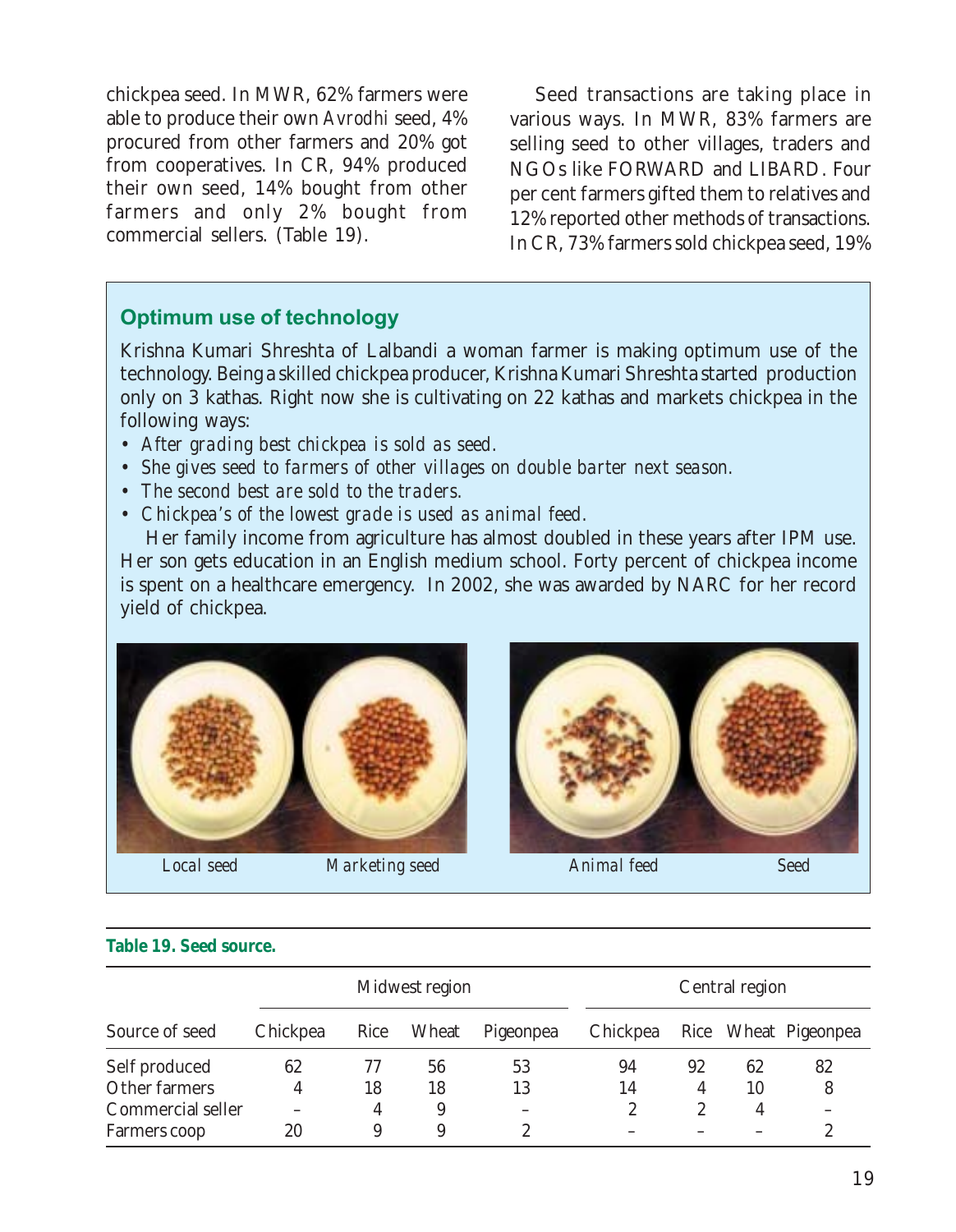gave in barter, 32% in gift and 8% chose other methods of seed transaction (Table 20).

| Table 20. Types of transactions. |                                 |                          |  |  |  |
|----------------------------------|---------------------------------|--------------------------|--|--|--|
| <b>Transactions</b>              | <b>Midwest</b><br>region $(\%)$ | Central<br>region $(\%)$ |  |  |  |
| <b>Sale</b>                      | 83                              | 73                       |  |  |  |
| <b>Barter</b>                    | 4                               | 19                       |  |  |  |
| Gift                             | 21                              | 32                       |  |  |  |
| Other                            | 12                              |                          |  |  |  |

### 6.8 Demand and supply estimates

In Nepal, pulses are in short supply. This offers opportunities to increase pulse production by bringing fallow land under cultivation. Table 21 shows chickpea demand projections for 2010. The short supply of chickpea is attributed to its shift in production from favorable to marginal areas. In favorable regions, coverage of wheat and rice has increased at the cost of coarse cereals, pulses and oil-seeds.

**Table21. Chickpea demand projections in 2010 in Nepal.**

| <b>Items</b>                  | <b>Estimates</b> |
|-------------------------------|------------------|
| Present consumption ('000t)   | 13.8             |
| Population growth rate (%)    | $2.2\,$          |
| Income growth rate (%)        | 2.4              |
| Demand growth rate (%)        | 3.2              |
| Income elasticity             | 0.4              |
| Projected demand for chickpea | 20.9             |
| seed ('000t)                  |                  |

Lack of technology to improve pulse yield and thereby less profitability paved way for

cultivation of less risky and comparatively profitable rice and wheat crops. In the immediate future, the possibilities that pulses will regain their lost area are slim. The hope to raise pulse production lies in marginal areas like rice and maize fallow lands (Table 21). In these fallows, chickpea is the most suitable crop that can double the income of the resource-poor farmers.

Further, if IPM technology is disseminated to 5% marginal and sub-marginal farmers in the same way then the estimated supply of chickpea in Nepal in 2010 will be 3,99,000 tons. Probably, Nepal will become self sufficient in chickpea production. The demand and supply gap will exist despite continuous efforts of ICRISAT/NARC. In India, demand for chickpea is quite high. So the excess chickpea production will not depress its price in Nepal. The production of chickpea will lead to higher yield of paddy, restoration of soil health and fertility, increase nutrition, less consumption of fertilizers, import substitution, export promotion, reduction in poverty, equitable distribution of wealth and social justice, besides creating sustainable development for farmers in Nepal. Technological intervention is required to achieve sustainable development without problems in market mechanism up to 2009 (Table 22).

Following are the assumptions for supply estimates:

- 0.26 million ha rice fallow land is suitable for chickpea production
- The extension of chickpea will automatically take place on rice fallow/ maize fallow
- The extrapolation of land use is calculated on the basis of land area increase per year of chickpea coverage
- The margin of profit will remain the same up to 2010.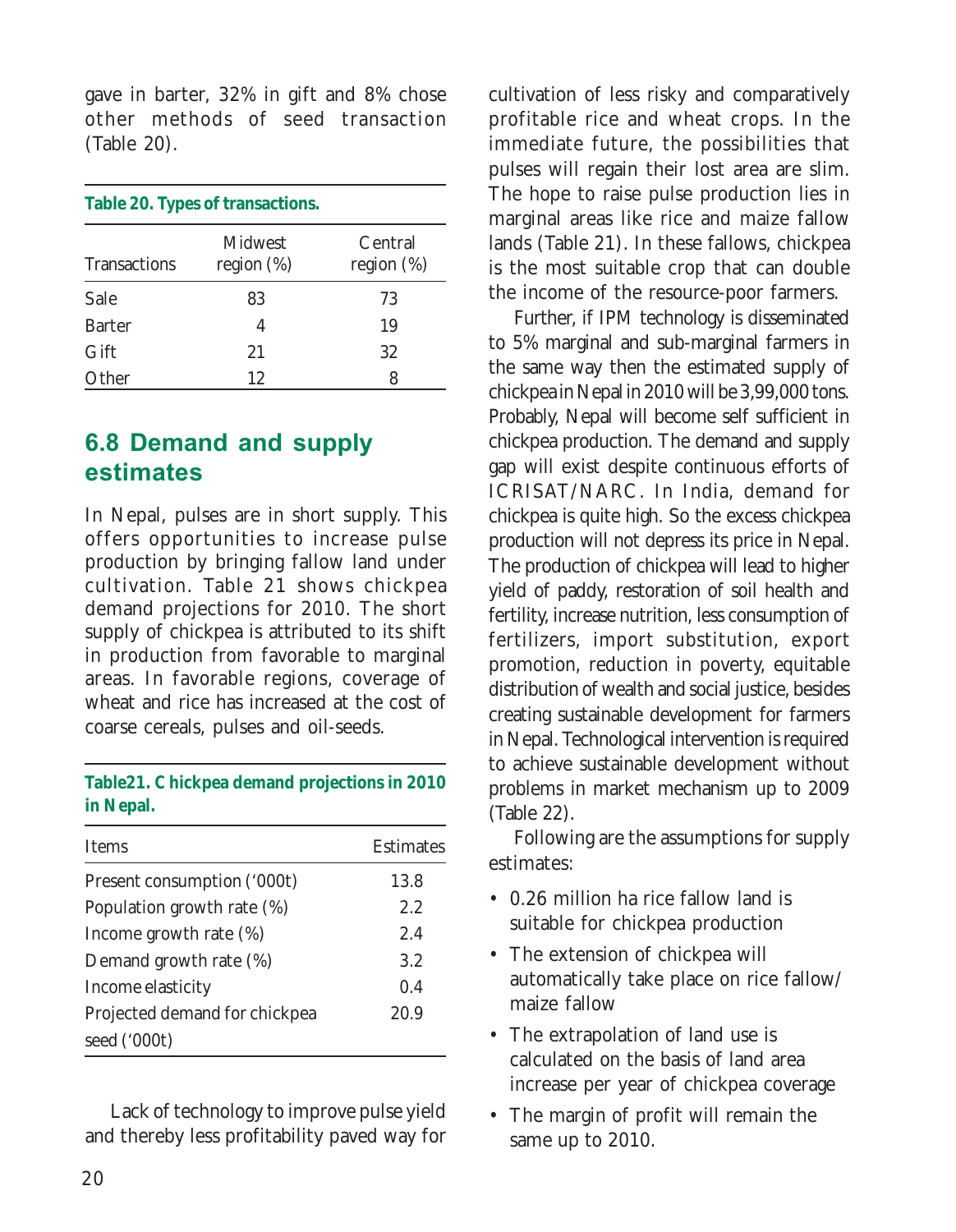| Years | Average chickpea<br>Land area (ha) | Average chickpea<br>output/katha | Average total chickpea<br>output (kg) | Actual total<br>output (t) | Chickpea price<br>(million NR) |
|-------|------------------------------------|----------------------------------|---------------------------------------|----------------------------|--------------------------------|
| 2000  | 0.18                               | 50                               | 277                                   | 5.55                       | 1.66                           |
| 2001  | 0.20                               | 50                               | 307                                   | 6.15                       | 1.89                           |
| 2002  | 0.26                               | 50                               | 385                                   | 7.70                       | 2.31                           |
| 2003  | 0.36                               | 50                               | 535                                   | 10.71                      | 3.21                           |
| 2004  | 0.53                               | 50                               | 784                                   | 15.69                      | 4.70                           |
| 2005  | 0.80                               | 50                               | 1157                                  | 23.15                      | 6.94                           |
| 2006  | 1.14                               | 50                               | 1680                                  | 32.60                      | 9.78                           |
| 2007  | 1.62                               | 50                               | 2377                                  | 47.55                      | 14.20                          |
| 2008  | 2.23                               | 50                               | 3275                                  | 65.51                      | 19.65                          |
| 2009  | 3.00                               | 50                               | 4399                                  | 87.99                      | 26.39                          |
| 2010  | 3.90                               | 50                               | 5775                                  | 115.50                     | 34.65                          |

#### **Table 22. Output income projections.**

Extrapolation formula used to calculate output income projections (see Table 22).

 $Y_3 - 3 Y_2 + 3 Y_1 - Y_0 = 0$  $Y_4 - 4Y_3 + 6Y_2 - 4Y_1 + Y_0 = 0$  $Y_5 - 5Y_4 + 10Y_3 - 10Y_2 + 5Y_1 - Y_0 = 0$  $Y_6 - 6Y_5 + 15Y_4 - 20Y_3 + 15Y_2 - 6Y_1 + Y_0 = 0$  $Y_7$  -  $7Y_6 + 21Y_5 - 35Y_4 + 35Y_3 - 21Y_2 + 7Y_1 - Y_0 = 0$  $Y_8$ -8Y<sub>7</sub> + 84Y<sub>6</sub> - 56Y<sub>5</sub> + 70Y<sub>4</sub> - 56Y<sub>3</sub> + 84Y<sub>2</sub> - 8Y<sub>1</sub> + Y<sub>0</sub> = 0  $Y_g - 9Y_g + 36Y_7 + 28Y_6 - 56Y_5 + 70Y_4 - 56Y_3 + 28Y_2 - 8Y_1 + Y_0 = 0$ 

### 7. Resource utilization

In MWR, 91% respondents are utilizing rice fallow land for chickpea production. In CR, 75% respondents are using rice fallow land and 49% maize fallow land. The overlapp is due to a number of respondents cultivating both rice and maize fallow land (Fig 13). The rice fallow land is an important resource, which provides sufficient moisture to chickpea growth. If agronomic manipulations are made and short duration rice varieties are provided for uplands, the synergy will bring a boom in the region. The farmers report that short duration rice



*Figure 13. Average chickpea area changed/ household after IPM.*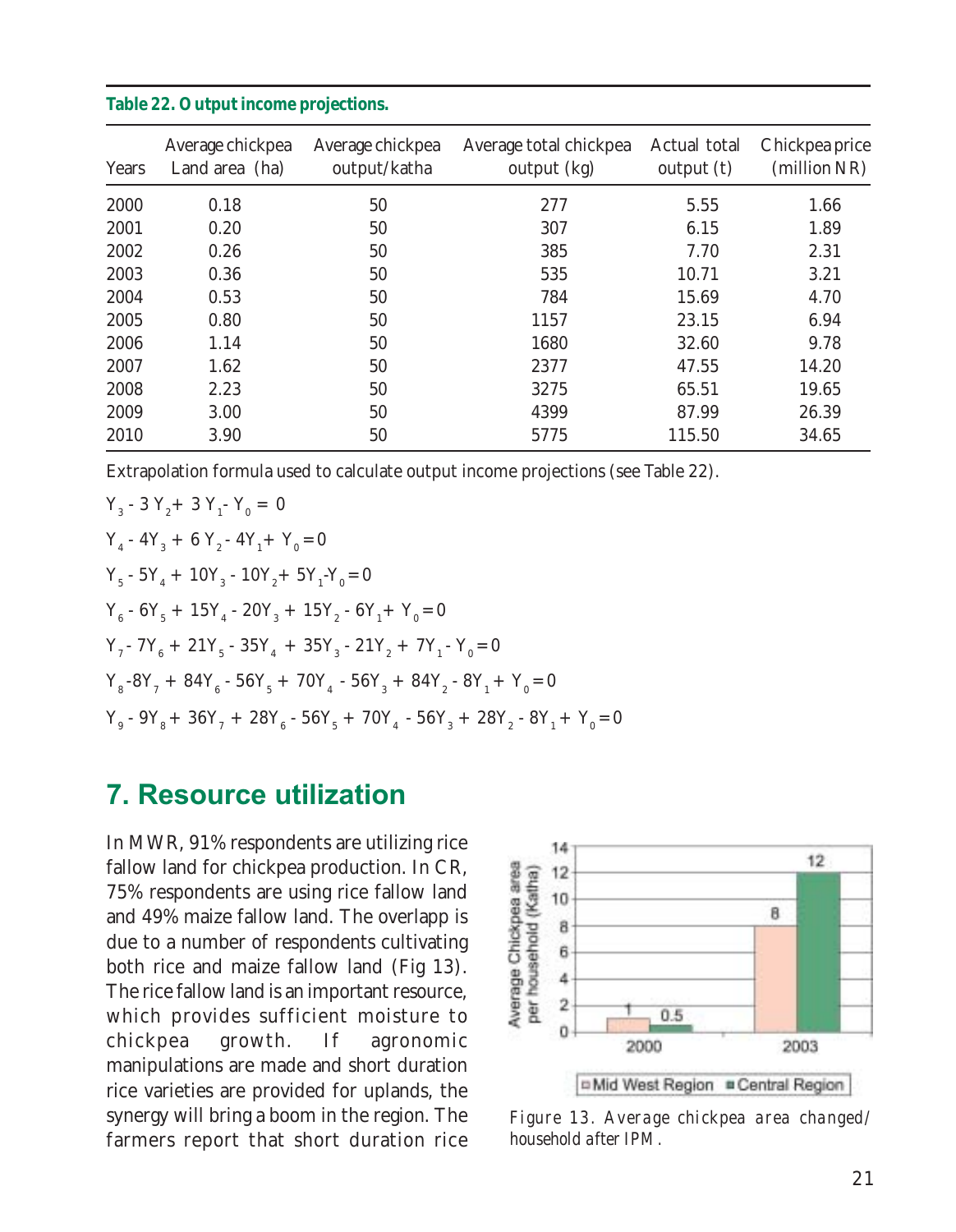varieties can also help in chickpea revolution in Nepal. The chickpea average area/ household has increased in MWR. The respondents of this region reported 8 katha/ household under chickpea in 2003. It is 12 katha/household in the CR of Nepal. Before IPM it was hardly one katha/household in MWR and 0.5 katha/household in CR (Fig 14). Chickpea has utilized rice/maize fallow lands in Nepal.

Chickpea not only enhances soil fertility through nitrogen fixation but also provides ground cover, fodder and is a nutritious, high-value human food. Chickpea is an integral part of the diet. It is cooked as *dhal* and eaten with *roti* (unleavened wheat bread) and boiled rice. The importance of chickpea has been recognized for enrichment of soil fertility through its ability to symbiotically fix atmospheric nitrogen and tolerate drought hazards.

Chickpea has the ability to give better harvest than the other crops on marginal lands. However, there are increasing concerns that continuous rice-wheat cropping has caused deficiency of soil nutrients and degradation of soil. Use of fertilizers is being promoted for raising the rice-wheat productivity and for maintaining soil fertility. The high cost of fertilizers, their



*Figure 14. Utilization of fallow land. household.*

non-availability at right time, and poor purchasing power of farmers have limited the use of fertilizers in Nepal. Besides, their excessive use is leading to environmental hazards and has led donors to reduce or to stop fertilizers aid (Pandey et al. 2000). Against such a backdrop, the IPM of chickpea is playing a vital role for a sustainable economic, environmental and ecological development.

### 7.1 Yield and price risk

Both the yield and price risk are higher for pulse production compared to cereal production. This is mainly due to conditions in areas where pulses are grown (marginal areas and rainfed conditions). Figure 15 shows that in study areas chickpea has crossed the barriers of yield and price risk.

The Nepalese farmers were not interested to cultivate chickpea in the last two decades because improved varieties were negligible. Improved varieties were limited to about 8% of all chickpea growing area in 1999-2000. Today maximum number of chickpea farmers are using new *Avrodhi* seed in *Terai*. In 1999-2000, farmers reported that there was:



*Figure 15. Increase in average land area of chickpea/*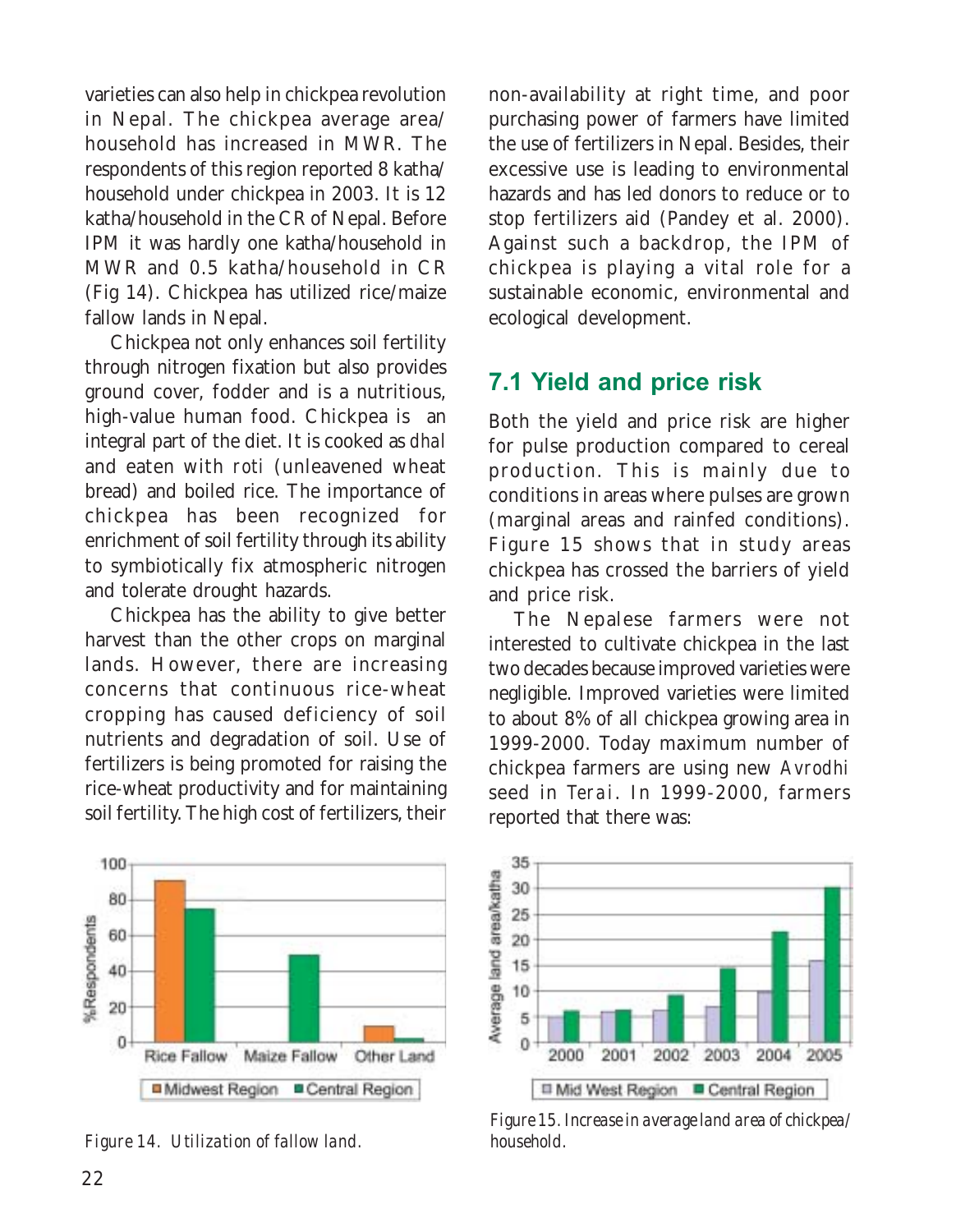- 1. Non availability of improved varieties of seed
- 2. Lack of knowledge about improved varieties
- 3. IPM: virtually absent

Even today, where IPM has not reached, farmers have the same constraints in growing chickpea. Now the seed sector has considerably developed and technology has been transferred to the study areas. In Lalbandi (CR), every farmer is a seed producer and is providing seeds to farmers in other villages with a condition that the seed taker will return double the quantity in the following season.

In MWR, average amount of seed sold/ household is 127 kg, while it is 279 kg/ household in CR. The current price of seed is NRs27/kg in MWR and NRs33/kg in CR. The price of chickpea varies from NRs25 to NRs55/kg in both the regions.

# 8.Conclusions

The empirical study of IPM of chickpea cultivars has shown that technology is highly effective in eradication of hunger in hillside-*Terai* region of Nepal. It also provides opportunities for sustainable development. Chickpea produce improves farmers' ownership rights through production and trade.

Pod borer, BGM, wilt and abiotic stresses are associated with the loss of entitlements of one or more occupation groups in Nepal. The resulting starvation can be prevented by systematically recreating a minimum level of income and entitlements for those who are hit by changed agricultural economics in Nepal. The IPM of chickpea has proved that in the short run, miseries and starvation can be controlled.

With the introduction of Integrated Pest Management (IPM), many farmers are adopting chickpea regeneration. The success of adoption is due to various strengths of the project. The project was able to utilize rice fallow, maize fallow and other uplands. Chickpea is a highly remunerative winter crop. Additional income that farmers earned from chickpea production has seen them out of the clutches of usurers. The socioeconomic emancipation of peasants is taking place due to its benefits reaching the poorest among the poor.

The IPM technologies are spreading far and wide in Nepal because of its economic value. The NARC has made market linkages, which have strengthened farmers' faith in technology. Farmers' knowledge too has been upgraded with the help of farmerfriendly technology.

In future, chickpea production cannot be threatened because IPM technology has shown that the crop can be grown efficiently with minimal labor cost in Nepal. The IPM of chickpea model can be applied else where in the world where there is the same agro ecological feature for alleviation of poverty.

The contact chickpea farmers' income went up considerably when compared to non-contact farmers in Nepal. The overall increase in income has positively changed the entire consumption pattern of villages.

Women and children are the key beneficiaries of the project. The project is a solution to the poverty alleviation in the short run while creating sustainability in the long run. This will provide benefits to the future generations by providing food and nutritional security.

The intensification of the project in hillside-*Terai* will change the entire livelihood pattern of poor peasants in Nepal.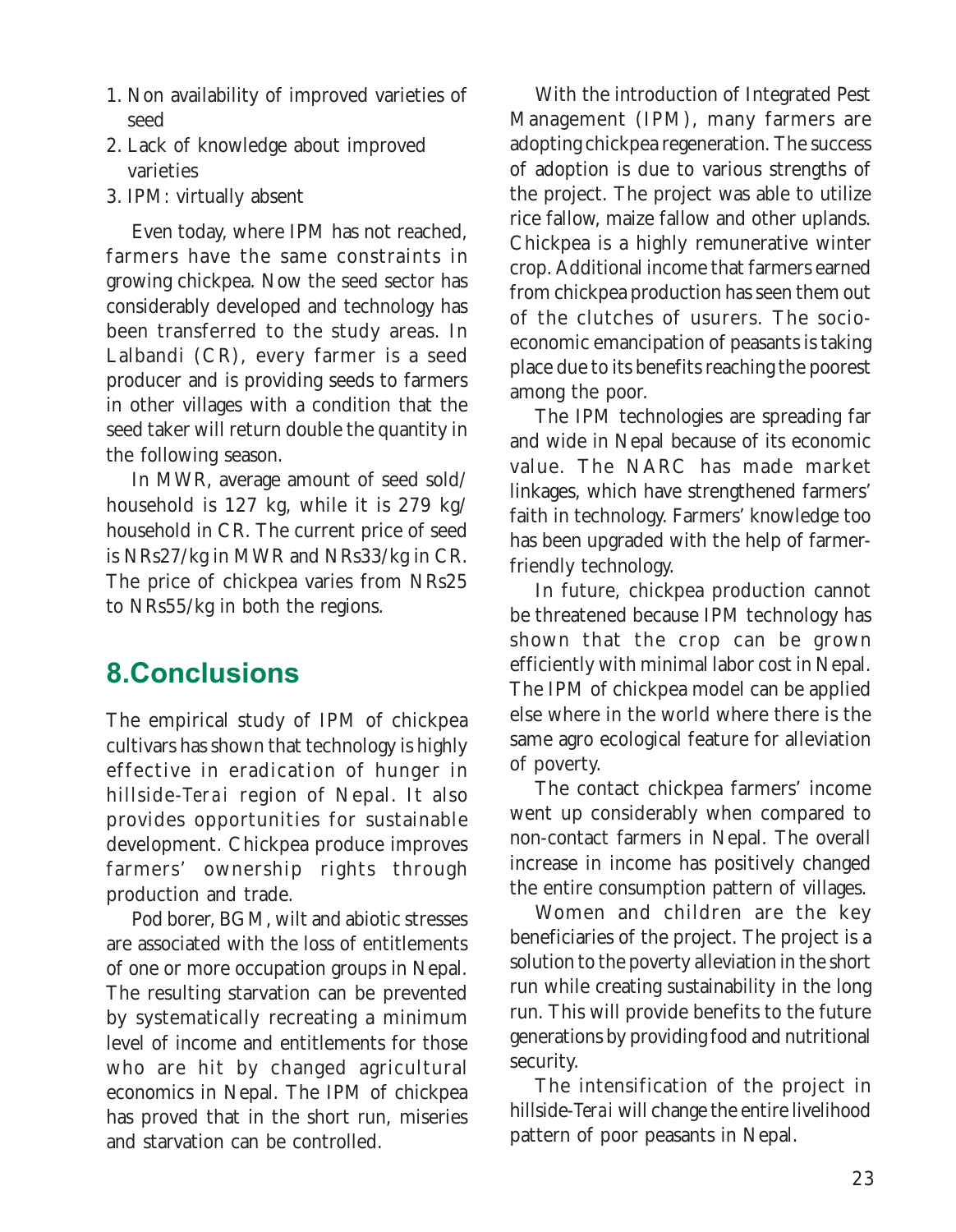# **References**

**Bourai VA, Joshi KD and Nityanand Khanal.** 2002. Socio Economic Constraints and Opportunities in Rainfed Rabi Cropping in Rice Fallow Areas of Nepal.

**Government of Nepal,** 1995 -1998. Agricultural Statistics of Nepal, Kathmandu, His Majesty's Government, National Planning Commission Secretariat, and Central Bureau of Statistics.

**Government of Nepal**, 2002 Statistical Pocket Book. His Majesty's Government, National Planning Commission Secretariat, Central Bureau of Statistics.

**Kumar Rao JVDK, Johansen C and Rego TJ.** 1998. Residual effects of Legumes in Rice and Wheat Cropping System of the Indo-Gangentic Plan. ICRISAT.

**Manandhar DN and Sakhya DM.** 1996. Climate and Crops of Nepal. Nepal Agricultural Research Council and Swiss Agency for Development and Cooperation. 111pp.

**Pandey SP, Yadav CR, Sah K, Pande S** and **Joshi PK**. 2000. Legumes in Nepal. Pages 71-97 *in* Legumes in Rice and Wheat Cropping Systems of the Indo-Gangetic Plain: Constraints and opportunities (Johansen C, Duxbury JM, Virmani SM, Gowda CLL, Pande S and Joshi PK. eds.) Patancheru 502324, Andhra Pradesh India: International Crops Research for the Semi-Arid Tropics; Ithaca, New York, USA: Cornell University. 230pp.

**Proceedings of the 12th national symposium on Environment (NSE-12)** Board of Research in Nuclear Sciences, Department of Atomic Energy, Government of India.

**Rosenberg M Kenneth.** 1990. Statistics for Behavioral Sciences.

**Subbarao GV, Kumar Rao JVDK, Kumar J, Johansen C, Deb UK, Ahmed I, Krishna Rao MV, Venkataratanam L, Hebbar KR, Sai MVSR and Harris D.** 2001. Spatial Distribution and Quantification of Rice-Fallows in South Asia-Potential for Legumes. ICRISAT, Patancheru 502324. 316PP.

### Acronyms

| <b>BGM</b>     | Botrytis gray mould                                                  |
|----------------|----------------------------------------------------------------------|
| <b>FORWARD</b> | Forum for rural welfare and agricultural reform for development      |
| <b>HMG</b>     | His Majesty's Government                                             |
| <b>ICRISAT</b> | International Crops Research Institute for the Semi-Arid Tropics IPM |
|                | <b>Integrated Pest Management</b>                                    |
| <b>NGO</b>     | Non government organization                                          |
| <b>NARC</b>    | Nepal Agriculture Research Council                                   |
| <b>NRs</b>     | Nepalese rupee                                                       |
| PRA            | Participatory rural appraisal                                        |
| <b>RRA</b>     | Rapid rural appraisal                                                |
| Ha             | Hectare                                                              |
|                |                                                                      |

### **Conversions**

1hectare  $= 29.53$  kathas 1hectare  $=$  01.47 bighas  $$1 = 77.00 NRs$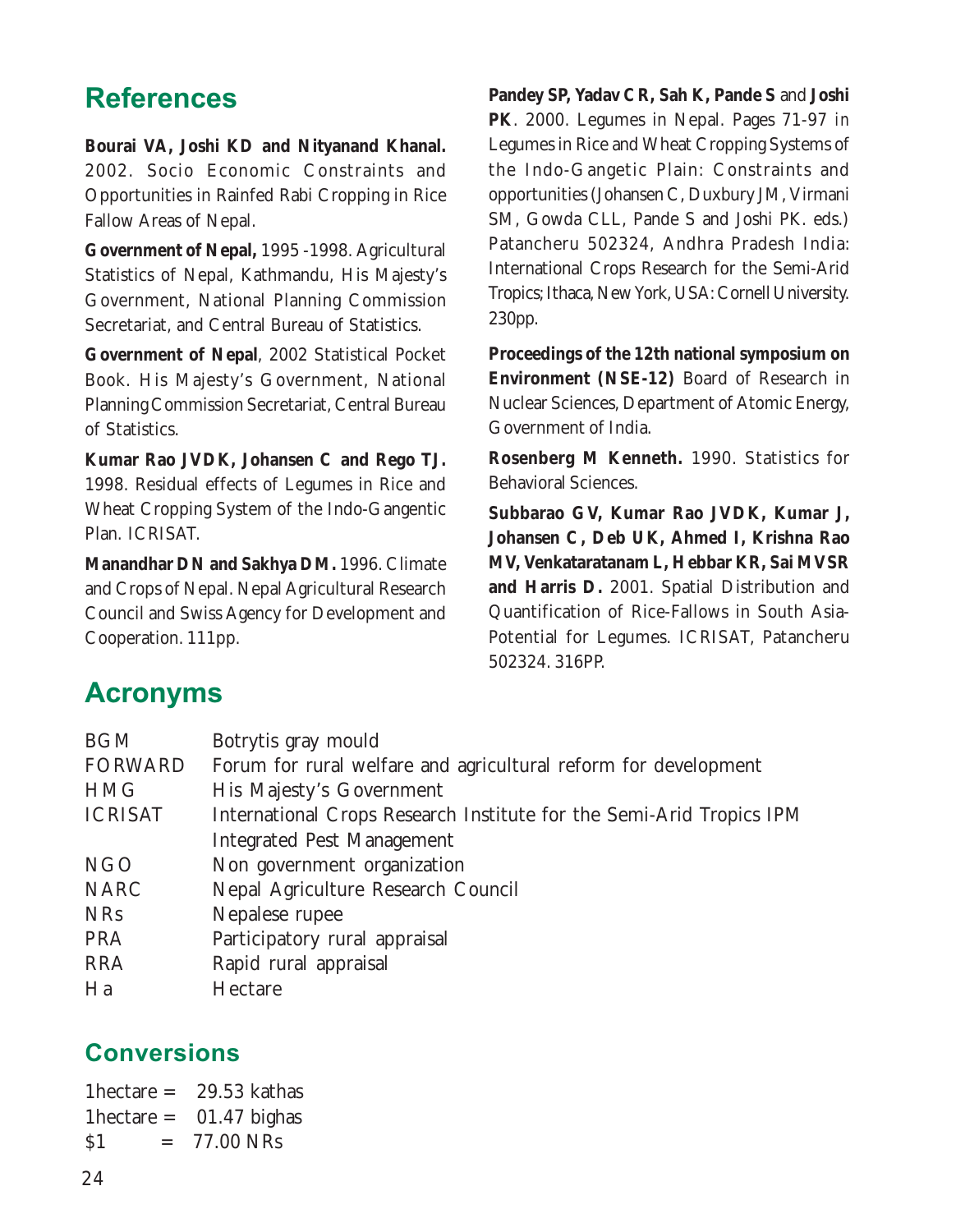### Appendix

#### **Appendix 1. Questionnaire: Livelihood impcat**

#### **1.Village and Household Information Schedule (Map Needed).**

Farmers Group: Growing chickpea with IPM - 1,/ Growing chickpea without IPM - 2.

Date of Interview ..................................................

| Village | <b>Block</b> | District | State | Participants Gender | Caste Tribe |
|---------|--------------|----------|-------|---------------------|-------------|
|         |              |          |       |                     |             |

**Distance from NARC***:* .........................................................

Household head (Should at least be decision maker): **(**Head of household – 1, Decision maker – 2, Other – 3.

| Age (years) Education (years of schooling) School Educated = 1, Literate= 2, Illiterate= 3 |                                    |  |
|--------------------------------------------------------------------------------------------|------------------------------------|--|
|                                                                                            |                                    |  |
| Buddhist-1, Hindu-2, Muslim-3, Other-4                                                     |                                    |  |
|                                                                                            |                                    |  |
| Nepali-1, Newari-2, Tamang-3, Maithili-4, Bhojpuri-5, other-6                              |                                    |  |
|                                                                                            | a) Deficit<br>b) Medium<br>c) Rich |  |
| State of Health                                                                            | a) Good<br>b) Moderate<br>c) Poor  |  |
| <b>Family size:</b>                                                                        |                                    |  |
| a. Adult males  Adult female  Children Elderly people                                      |                                    |  |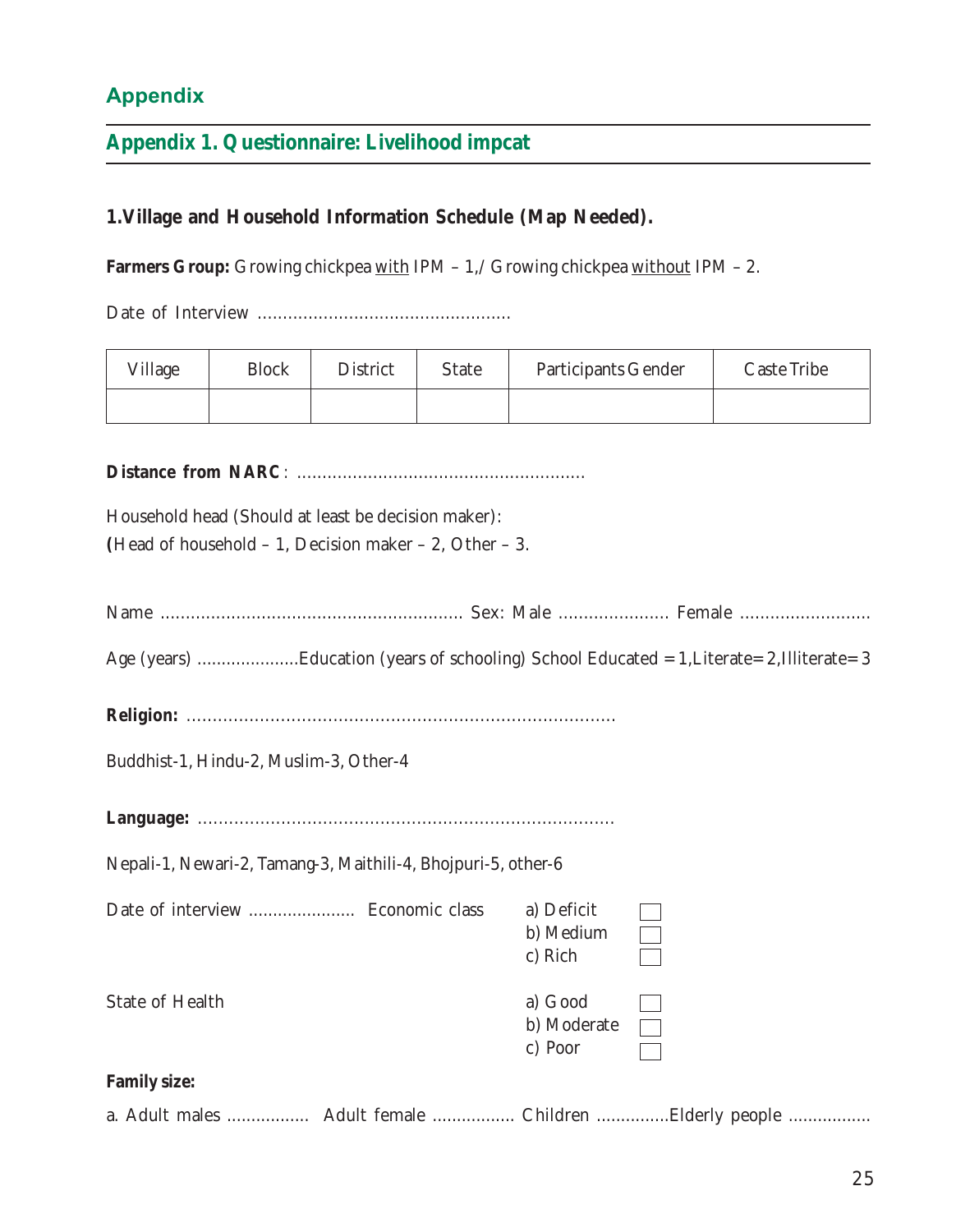**Date of first experience with IPM project**:—————————————————

#### **2.Livelihoods Framework – analysis of household welfare and expenditure**

#### **Human**

**Income skills:** i) May need to be suggested by farmers e.g. ii) How much for each?

#### Before IPM

| Farming $-1$ , | Carpentry $-2$ , | Engineering $-3$ , |  |
|----------------|------------------|--------------------|--|
|                |                  |                    |  |

#### After IPM

| Farming $-1$ , | $Carpentry - 2,$ | Engineering $-3$ , |
|----------------|------------------|--------------------|
|                |                  |                    |

#### **Physical**

House:

#### Before IPM

| Kaccha-1, | Puccka-2, | Rent House-3, |
|-----------|-----------|---------------|
|           |           |               |

#### After IPM

| Kaccha-1, | Puccka-2, | Rent House-3, |
|-----------|-----------|---------------|
|           |           |               |

#### How and When Loans paid-----------

#### Before IPM Agricultural:

| Plough-1, | Spray Pump-2, | Tractors-3, |
|-----------|---------------|-------------|
|           |               |             |

#### Expenditure Per Year————————————————

#### After IPM

| Plough- $1$ , | Spray Pump-2, | Tractors-3, |  |
|---------------|---------------|-------------|--|
|               |               |             |  |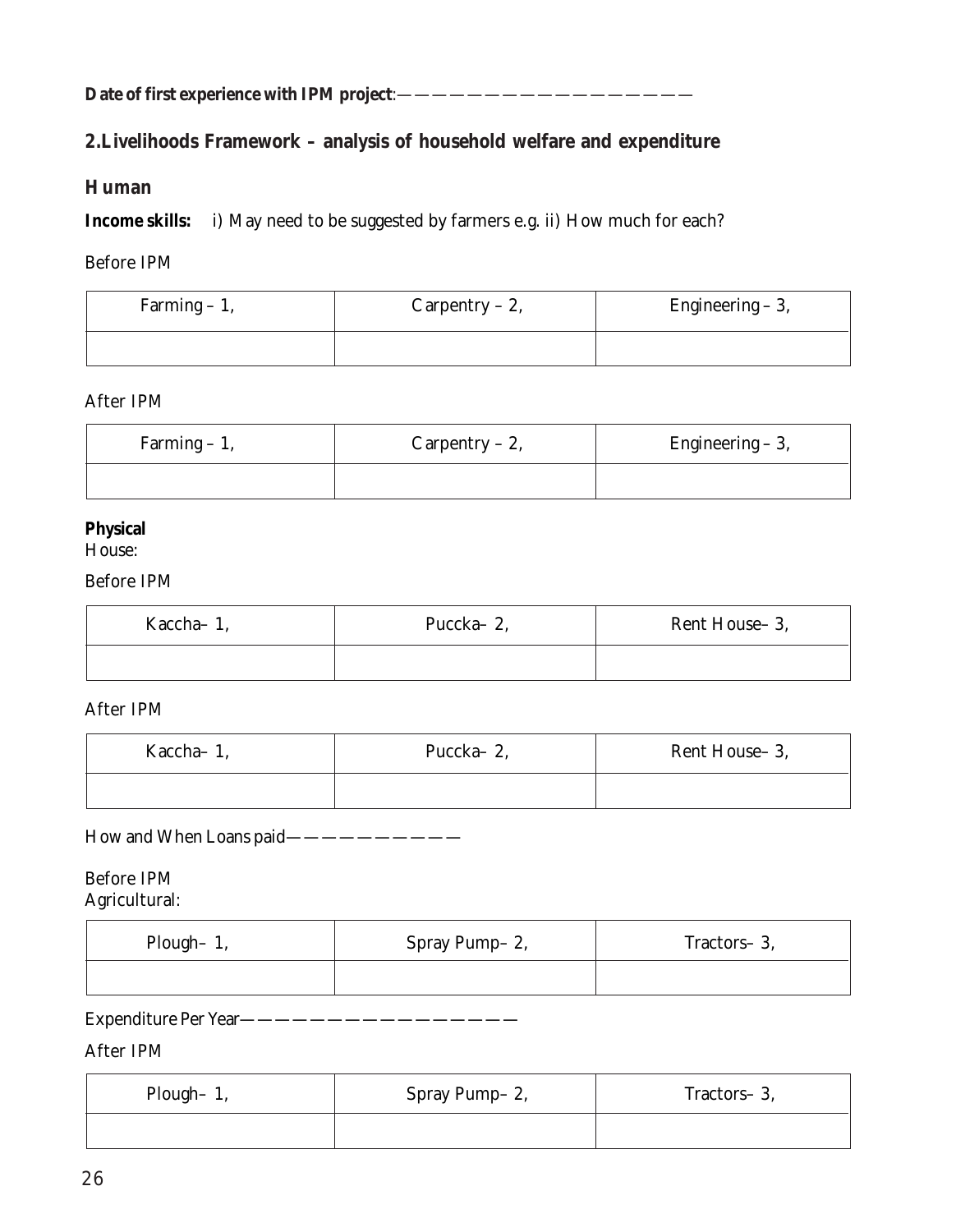#### Expenditure Per Year————————————

#### Before IPM Livestock

| $Ox/Buff-1$ , | Cow/Buff(dairy) – 2, | Chickens-3, | $Ga^{1.6}$ |
|---------------|----------------------|-------------|------------|
|               |                      |             |            |

After IPM

| $Ox/Buff - 1$ , | $Cow/Buff(dairy) - 2$ , | Chickens-3, | Goats—4 |
|-----------------|-------------------------|-------------|---------|
|                 |                         |             |         |

#### **Natural:**

| Land:        | Land Area Owned $=$<br>Land Area Rented $=$                                 |
|--------------|-----------------------------------------------------------------------------|
| Seed source  |                                                                             |
| Chickpea:    | Self $-1$ , Other farmer $-2$ , Commercial seller $-3$ , Farmer coop $-4$ . |
| Rice         | Self $-1$ , Other farmer $-2$ , Commercial seller $-3$ , Farmer coop $-4$ . |
| <b>Wheat</b> | Self $-1$ , Other farmer $-2$ , Commercial seller $-3$ , Farmer coop $-4$ . |
| Pigeon pea   | Self $-1$ , Other farmer $-2$ , Commercial seller $-3$ , Farmer coop $-4$ . |

#### **House Hold Expenditure**

| Social/family/wedding: |
|------------------------|
|                        |

Agric Technol: Child Schooling: Other:

#### **3. Chickpea grown after rice harvest in the Kharif rice cropped area: Bigha/katha/hectare**

| Name of<br>chickpea<br>varities. | Area sown<br>in $2003(ha)$ | Upland | Mid<br>up land | Rice fallow<br>Land | Source of seed<br>(own, project,<br>purchased) |
|----------------------------------|----------------------------|--------|----------------|---------------------|------------------------------------------------|
|                                  |                            |        |                |                     |                                                |
|                                  |                            |        |                |                     |                                                |
|                                  |                            |        |                |                     |                                                |
|                                  |                            |        |                |                     |                                                |
|                                  |                            |        |                |                     |                                                |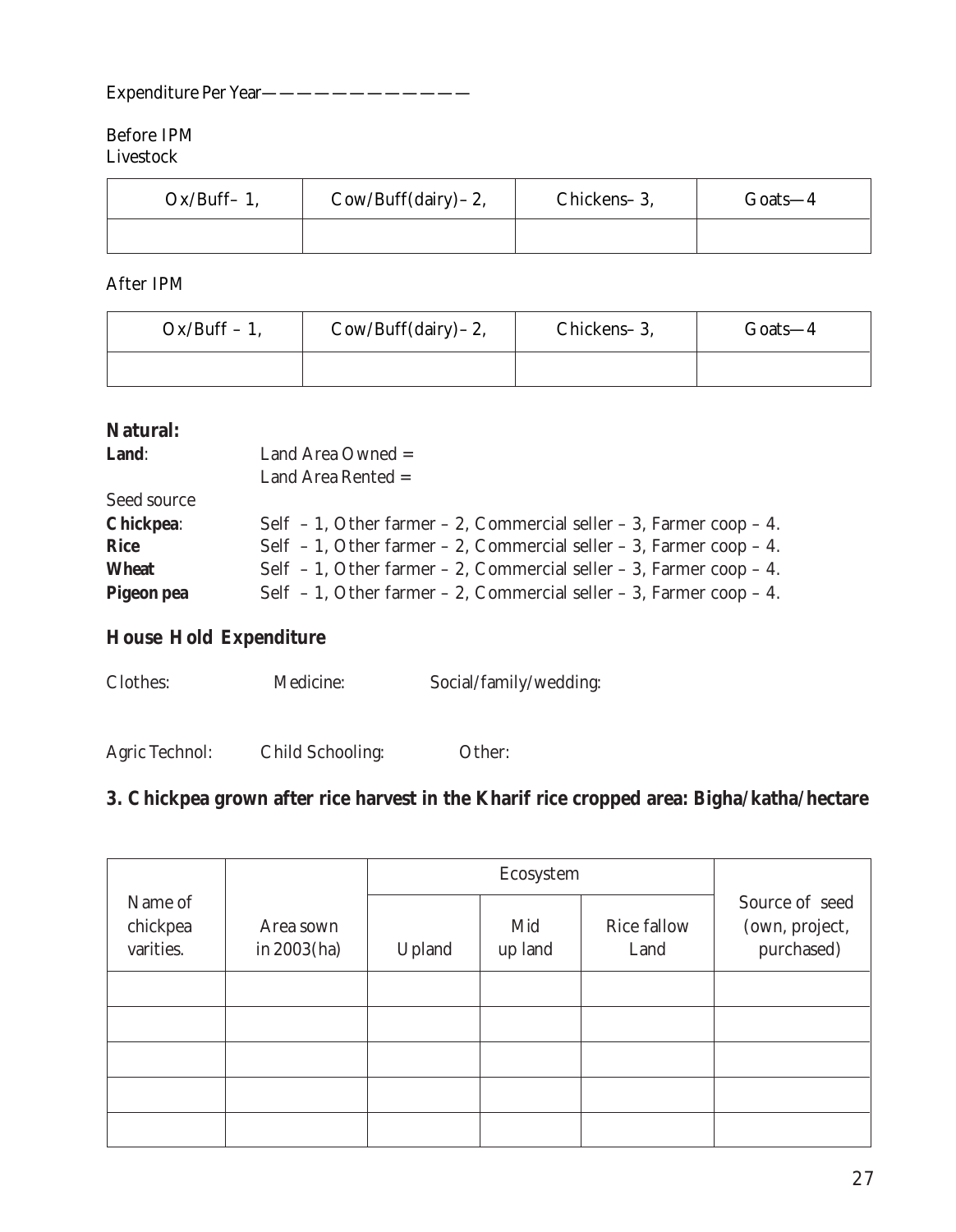#### **4.Details of Chickpea Seed Transaction**

| Tran.            | Type |        | Variety | Amount in |      | Name of | Village of | Distance<br>from supply | Relation<br>to the $\,$ |         |          |
|------------------|------|--------|---------|-----------|------|---------|------------|-------------------------|-------------------------|---------|----------|
|                  | Sale | Barter | Gift    | Others    | name | Kg      | Price      | receptient              | receptient              | village | supplier |
| $\mathbf{1}$     |      |        |         |           |      |         |            |                         |                         |         |          |
| $\sqrt{2}$       |      |        |         |           |      |         |            |                         |                         |         |          |
| $\sqrt{3}$       |      |        |         |           |      |         |            |                         |                         |         |          |
| $\overline{4}$   |      |        |         |           |      |         |            |                         |                         |         |          |
| $\mathbf 5$      |      |        |         |           |      |         |            |                         |                         |         |          |
| $\,6\,$          |      |        |         |           |      |         |            |                         |                         |         |          |
| $\boldsymbol{7}$ |      |        |         |           |      |         |            |                         |                         |         |          |
| 8                |      |        |         |           |      |         |            |                         |                         |         |          |
| 9                |      |        |         |           |      |         |            |                         |                         |         |          |
| $10\,$           |      |        |         |           |      |         |            |                         |                         |         |          |

#### **5.Crop Production and Income Generation**

Total Family Income:

**Family income from agriculture (%):** 0 to 20 – 1, 20 to 40 – 2, 40 to 60 – 3, 60 to 80 – 4, 80 to

100 – 5 Before IPM ...................................... After IPM .....................................

(Or ask for an exact figure – also may need to ask this question before and after experience with IPM0

**Family income from marketing crops (%):** 0 to 20 – 1, 20 to 40 – 2, 40 to 60 – 3, 60 to 80 – 4, 80 to 100 – 5 Before IPM ................................................... After IPM..................................... Or ask for an exact figure – also may need to ask this question before and after experience with IPM

**Family income from chickpea (%):** 0 to 20 – 1, 20 to 40 – 2, 40 to 60 – 3, 60 to 80 – 4, 80 to 100 – 5.

Before IPM ................................................... After IPM .....................................

Or ask for an exact figure – also may need to ask this question before and after experience with IPM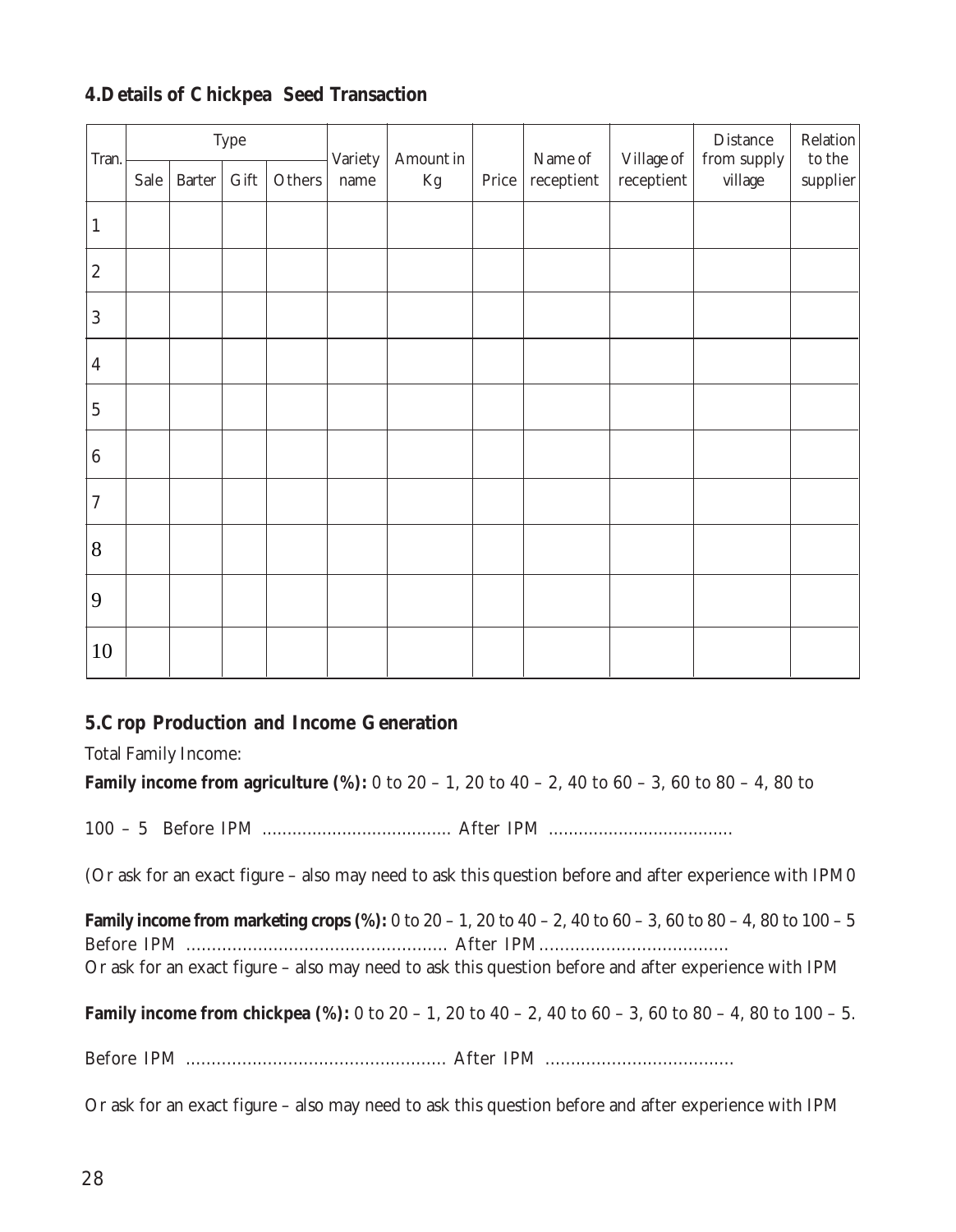**Dietary contribution from chickpea (%):** 0 to 20 – 1, 20 to 40 – 2, 40 to 60 – 3, 60 to 80 – 4, 80 to 100 – 5.

Before IPM ..................................... After IPM .....................................

#### **6. Crop Preference For Profit (Top 5)**

Rice – 1, Wheat – 2, Maize – 3, Pigeon pea – 4, Chickpea – 5, Lentil – 6, Black Gram – 7, Grass Pea – 8, Vegetables – 9, Other – 10.

#### **Crop Preference For Food (***Not Cereals***) (Top 5)**

Pigeonpea - 1, Chickpea - 2, Lentil - 3, Black Gram - 4, GrassPea - 5, Vegetables - 6, Other – 7

#### **7. Crop Preference for Production**

Pigeonpea - 1, Chickpea - 2, Lentil - 3, Black Gram - 4, GrassPea - 5, Vegetables - 6, Other – 7

**Why?** Low labour input  $-1$ , Low cost input  $-2$ , High yield  $-3$ , Beneficial for soil/land  $-4$ .

Household Arable land in RabiChickpea area in 2000Chickpea area in 2001Chickpea area in 2002 Chickpea area in 2003

#### **8. Specific questions on chickpea production.**

i)What is your chickpea production in

- a. kg/katha .....................................
- b. in total .......................................

vi) How much money do you make with chickpea ..................................................

ii) How or on what do you spend the money? ........................................................

iii) Do you employ staff to help with chickpea production? .....................................

Yes – 1, No – 2;

How many in 2000?

How many in 2003

iv)Do you store seed?

v)What approaches do you use to protect crop? (what has been learned?)